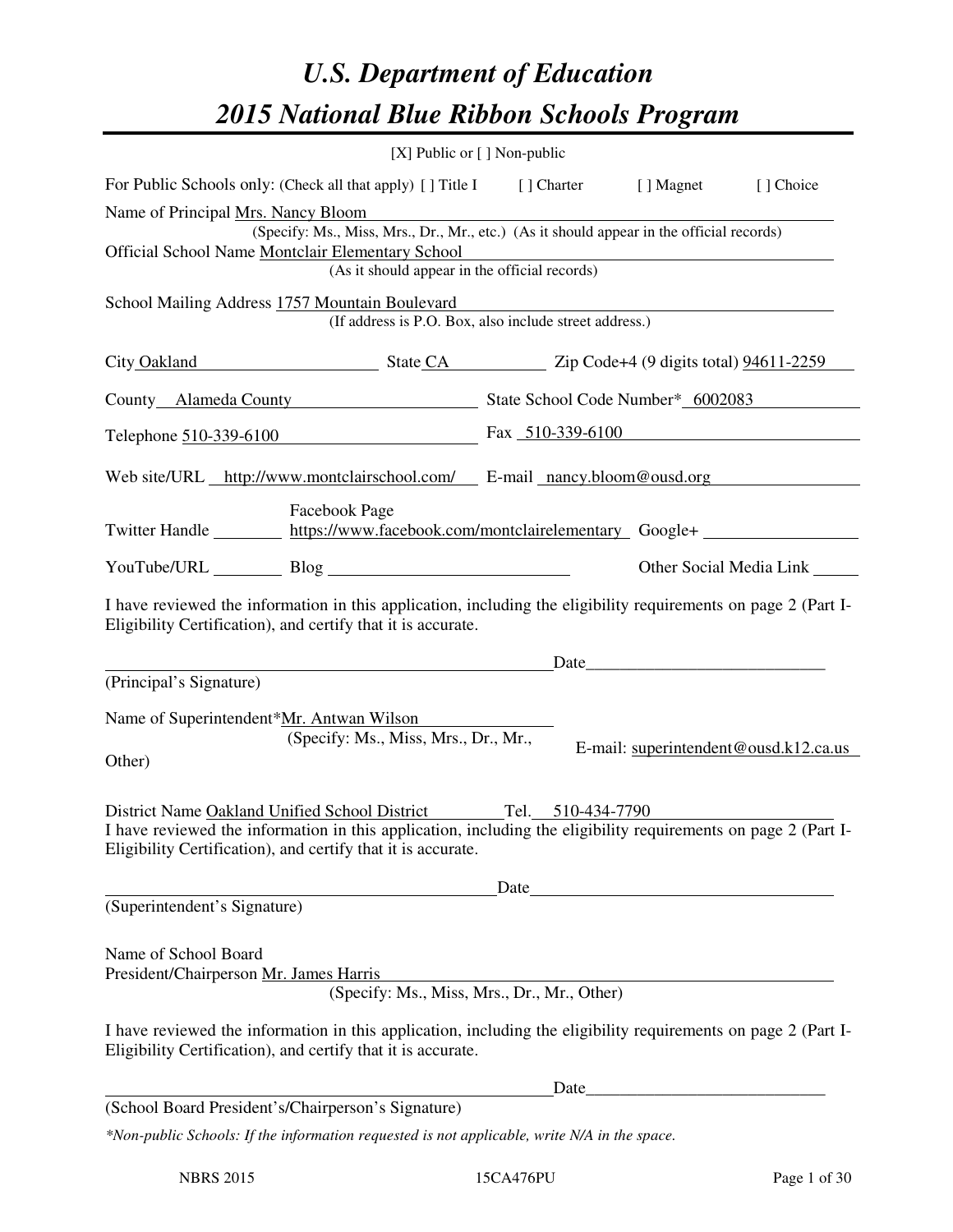#### **Include this page in the school's application as page 2.**

The signatures on the first page of this application (cover page) certify that each of the statements below, concerning the school's eligibility and compliance with U.S. Department of Education and National Blue Ribbon Schools requirements, are true and correct.

- 1. The school configuration includes one or more of grades K-12. (Schools on the same campus with one principal, even a K-12 school, must apply as an entire school.)
- 2. The school has made its Annual Measurable Objectives (AMOs) or Adequate Yearly Progress (AYP) each year for the past two years and has not been identified by the state as "persistently dangerous" within the last two years.
- 3. To meet final eligibility, a public school must meet the state's AMOs or AYP requirements in the 2014-2015 school year and be certified by the state representative. Any status appeals must be resolved at least two weeks before the awards ceremony for the school to receive the award.
- 4. If the school includes grades 7 or higher, the school must have foreign language as a part of its curriculum.
- 5. The school has been in existence for five full years, that is, from at least September 2009 and each tested grade must have been part of the school for the past three years.
- 6. The nominated school has not received the National Blue Ribbon Schools award in the past five years: 2010, 2011, 2012, 2013, or 2014.
- 7. The nominated school has no history of testing irregularities, nor have charges of irregularities been brought against the school at the time of nomination. The U.S. Department of Education reserves the right to disqualify a school's application and/or rescind a school's award if irregularities are later discovered and proven by the state.
- 8. The nominated school or district is not refusing Office of Civil Rights (OCR) access to information necessary to investigate a civil rights complaint or to conduct a district-wide compliance review.
- 9. The OCR has not issued a violation letter of findings to the school district concluding that the nominated school or the district as a whole has violated one or more of the civil rights statutes. A violation letter of findings will not be considered outstanding if OCR has accepted a corrective action plan from the district to remedy the violation.
- 10. The U.S. Department of Justice does not have a pending suit alleging that the nominated school or the school district as a whole has violated one or more of the civil rights statutes or the Constitution's equal protection clause.
- 11. There are no findings of violations of the Individuals with Disabilities Education Act in a U.S. Department of Education monitoring report that apply to the school or school district in question; or if there are such findings, the state or district has corrected, or agreed to correct, the findings.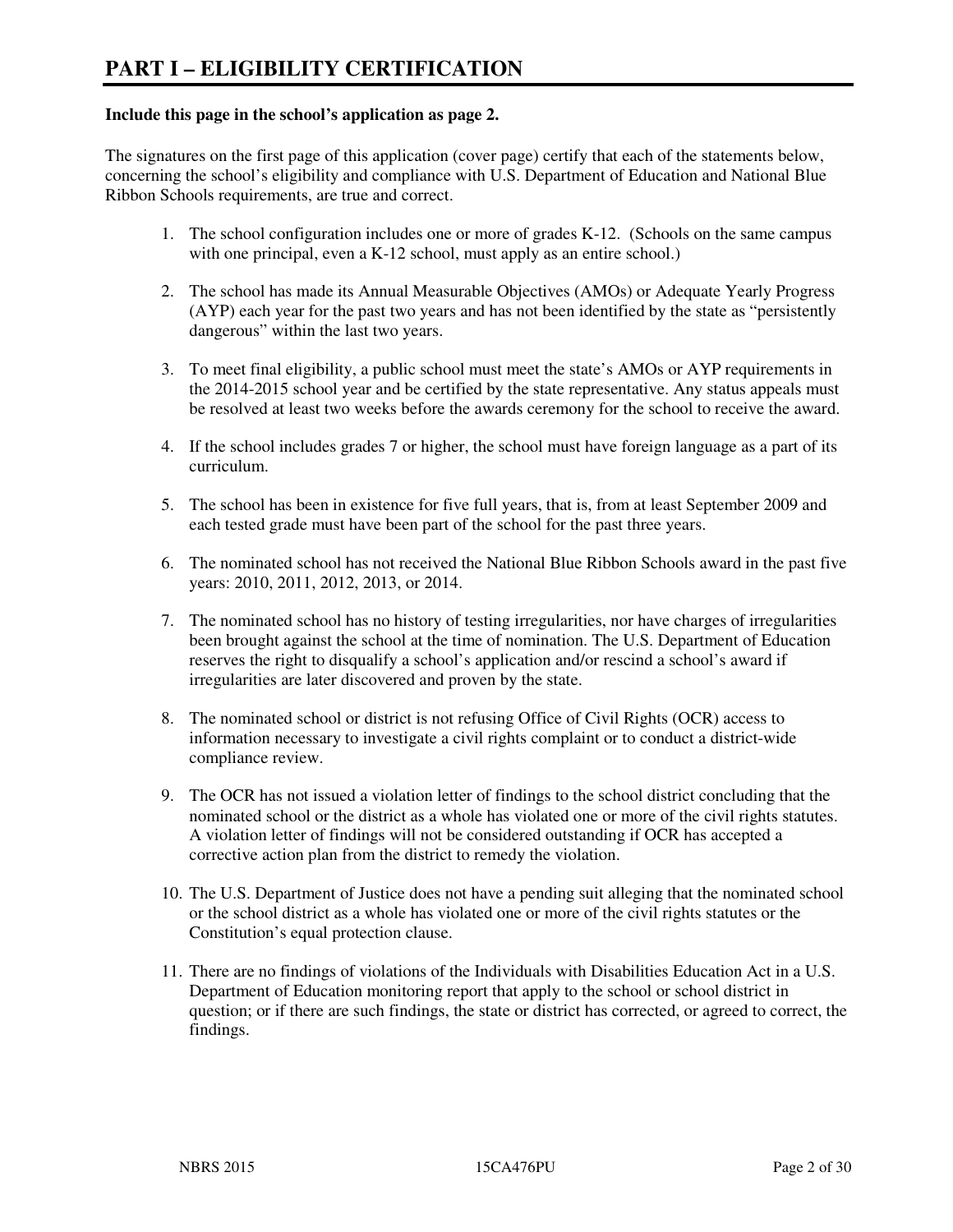# **PART II - DEMOGRAPHIC DATA**

#### **All data are the most recent year available.**

**DISTRICT** (Question 1 is not applicable to non-public schools)

| Number of schools in the district<br>(per district designation): | 54 Elementary schools (includes K-8)<br>16 Middle/Junior high schools |
|------------------------------------------------------------------|-----------------------------------------------------------------------|
|                                                                  | 16 High schools                                                       |
|                                                                  | $0 K-12$ schools                                                      |

86 TOTAL

**SCHOOL** (To be completed by all schools)

- 2. Category that best describes the area where the school is located:
	- [X] Urban or large central city
	- [ ] Suburban with characteristics typical of an urban area
	- [ ] Suburban
	- [ ] Small city or town in a rural area
	- [ ] Rural
- 3. 9 Number of years the principal has been in her/his position at this school.
- 4. Number of students as of October 1 enrolled at each grade level or its equivalent in applying school:

| Grade                           | # of           | # of Females   | <b>Grade Total</b> |
|---------------------------------|----------------|----------------|--------------------|
|                                 | <b>Males</b>   |                |                    |
| <b>PreK</b>                     | 0              | $\theta$       | $\theta$           |
| K                               | 49             | 60             | 109                |
| $\mathbf{1}$                    | 56             | 46             | 102                |
| $\mathbf{2}$                    | 44             | 58             | 102                |
| 3                               | 59             | 48             | 107                |
| 4                               | 46             | 36             | 82                 |
| 5                               | 36             | 50             | 86                 |
| 6                               | 0              | 0              | $\theta$           |
| 7                               | $\overline{0}$ | $\overline{0}$ | 0                  |
| 8                               | $\theta$       | 0              | 0                  |
| 9                               | $\theta$       | $\theta$       | 0                  |
| 10                              | 0              | 0              | 0                  |
| 11                              | 0              | 0              | 0                  |
| 12                              | 0              | 0              | 0                  |
| <b>Total</b><br><b>Students</b> | 290            | 298            | 588                |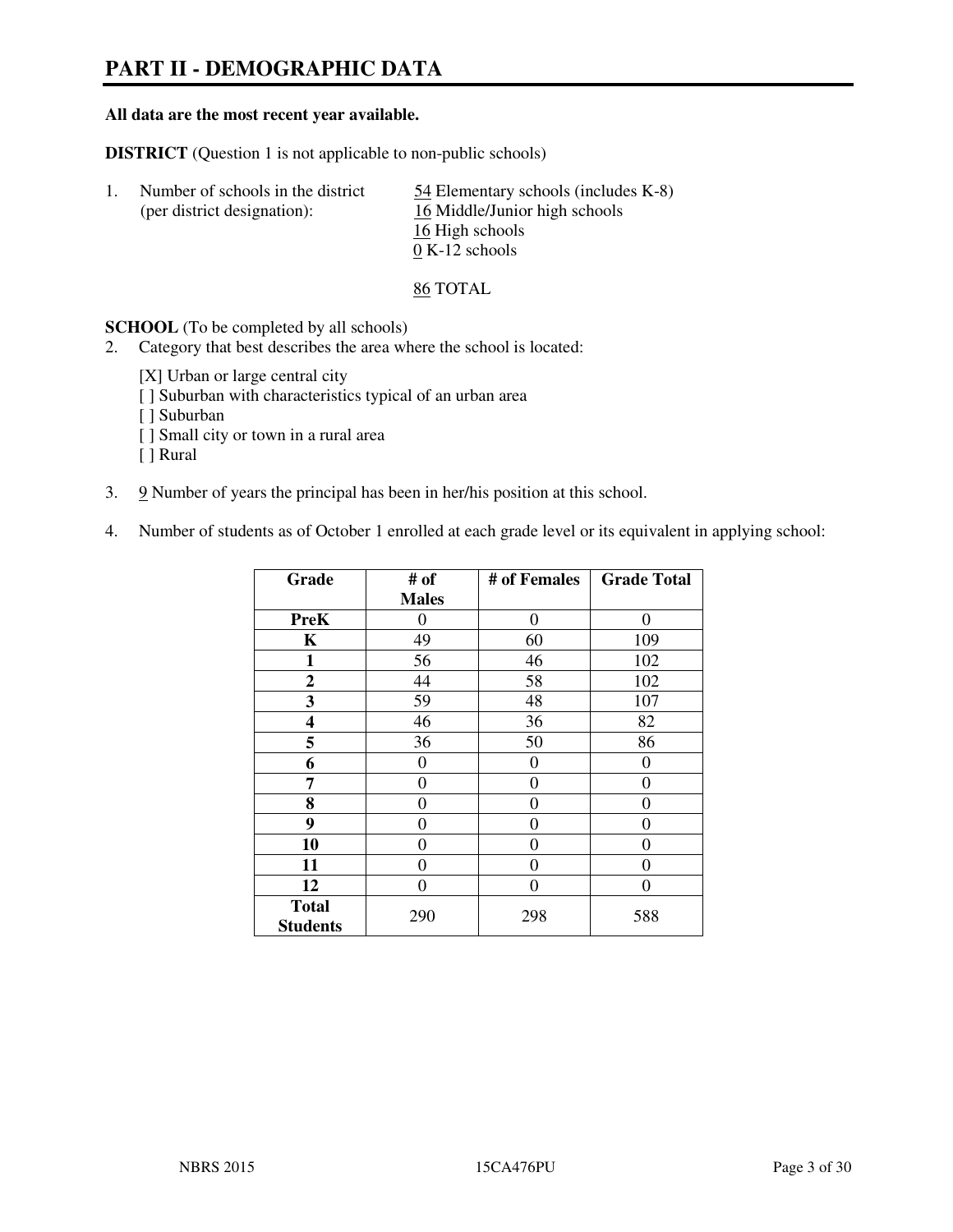the school: 9% Asian

5. Racial/ethnic composition of 1 % American Indian or Alaska Native 16 % Black or African American 12 % Hispanic or Latino 0 % Native Hawaiian or Other Pacific Islander 53 % White 9 % Two or more races **100 % Total** 

(Only these seven standard categories should be used to report the racial/ethnic composition of your school. The Final Guidance on Maintaining, Collecting, and Reporting Racial and Ethnic Data to the U.S. Department of Education published in the October 19, 2007 *Federal Register* provides definitions for each of the seven categories.)

6. Student turnover, or mobility rate, during the 2013 - 2014 year: 6%

This rate should be calculated using the grid below. The answer to (6) is the mobility rate.

| <b>Steps For Determining Mobility Rate</b>         | Answer |
|----------------------------------------------------|--------|
| $(1)$ Number of students who transferred to        |        |
| the school after October 1, 2013 until the         | 25     |
| end of the school year                             |        |
| (2) Number of students who transferred             |        |
| <i>from</i> the school after October 1, 2013 until | 9      |
| the end of the school year                         |        |
| (3) Total of all transferred students [sum of      | 34     |
| rows $(1)$ and $(2)$ ]                             |        |
| (4) Total number of students in the school as      | 548    |
| of October 1                                       |        |
| $(5)$ Total transferred students in row $(3)$      |        |
| divided by total students in row (4)               | 0.062  |
| $(6)$ Amount in row $(5)$ multiplied by 100        |        |

7. English Language Learners (ELL) in the school: 12 %

68 Total number ELL

 Number of non-English languages represented: 18 Specify non-English languages: Korean, Spanish, Turkish, Farsi, Russian, Cantonese, Greek, German, Arabic, French, Bengalese, Khmer, Japanese, Hungarian, Mandarin, Vietnamese, Afrikaans, Gujari

- 8. Students eligible for free/reduced-priced meals:  $13\%$ 
	- Total number students who qualify:  $\frac{75}{25}$

## **Information for Public Schools Only - Data Provided by the State**

The state has reported that  $14\%$  of the students enrolled in this school are from low income or disadvantaged families based on the following subgroup(s): Students eligible for free/reduced-priced meals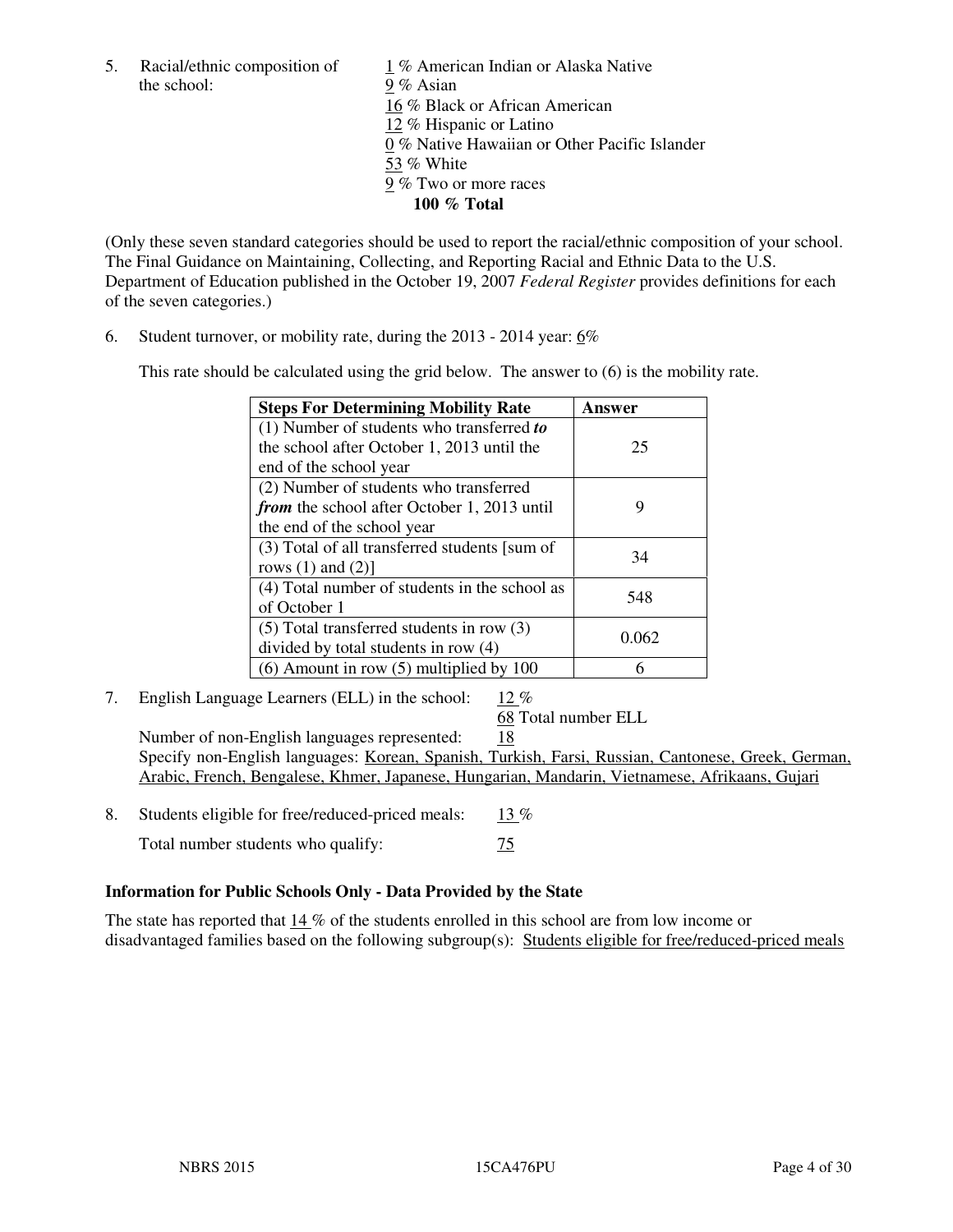21 Total number of students served

Indicate below the number of students with disabilities according to conditions designated in the Individuals with Disabilities Education Act. Do not add additional categories.

| THE LEW CONSTRUCTION OF THE CONSTRUCTION OF THE CONSTRUCTION OF A LOCAL CONSTRUCTION OF A CONSTRUCTION OF THE CONSTRUCTION OF THE CONSTRUCTION OF THE CONSTRUCTION OF THE CONSTRUCTION OF THE CONSTRUCTION OF THE CONSTRUCTIO |                                         |
|-------------------------------------------------------------------------------------------------------------------------------------------------------------------------------------------------------------------------------|-----------------------------------------|
| 1 Autism                                                                                                                                                                                                                      | $\underline{0}$ Orthopedic Impairment   |
| 0 Deafness                                                                                                                                                                                                                    | 3 Other Health Impaired                 |
| 0 Deaf-Blindness                                                                                                                                                                                                              | 12 Specific Learning Disability         |
| 0 Emotional Disturbance                                                                                                                                                                                                       | 5 Speech or Language Impairment         |
| 0 Hearing Impairment                                                                                                                                                                                                          | 0 Traumatic Brain Injury                |
| 0 Mental Retardation                                                                                                                                                                                                          | 0 Visual Impairment Including Blindness |
| 0 Multiple Disabilities                                                                                                                                                                                                       | 0 Developmentally Delayed               |
|                                                                                                                                                                                                                               |                                         |

10. Use Full-Time Equivalents (FTEs), rounded to nearest whole numeral, to indicate the number of personnel in each of the categories below:

|                                       | <b>Number of Staff</b> |
|---------------------------------------|------------------------|
| Administrators                        |                        |
| Classroom teachers                    | 23                     |
| Resource teachers/specialists         |                        |
| e.g., reading, math, science, special | 9                      |
| education, enrichment, technology,    |                        |
| art, music, physical education, etc.  |                        |
| Paraprofessionals                     | $\mathfrak{D}$         |
| Student support personnel             |                        |
| e.g., guidance counselors, behavior   |                        |
| interventionists, mental/physical     |                        |
| health service providers,             |                        |
| psychologists, family engagement      |                        |
| liaisons, career/college attainment   |                        |
| coaches, etc.                         |                        |
|                                       |                        |

11. Average student-classroom teacher ratio, that is, the number of students in the school divided by the FTE of classroom teachers, e.g.,  $22:1$   $26:1$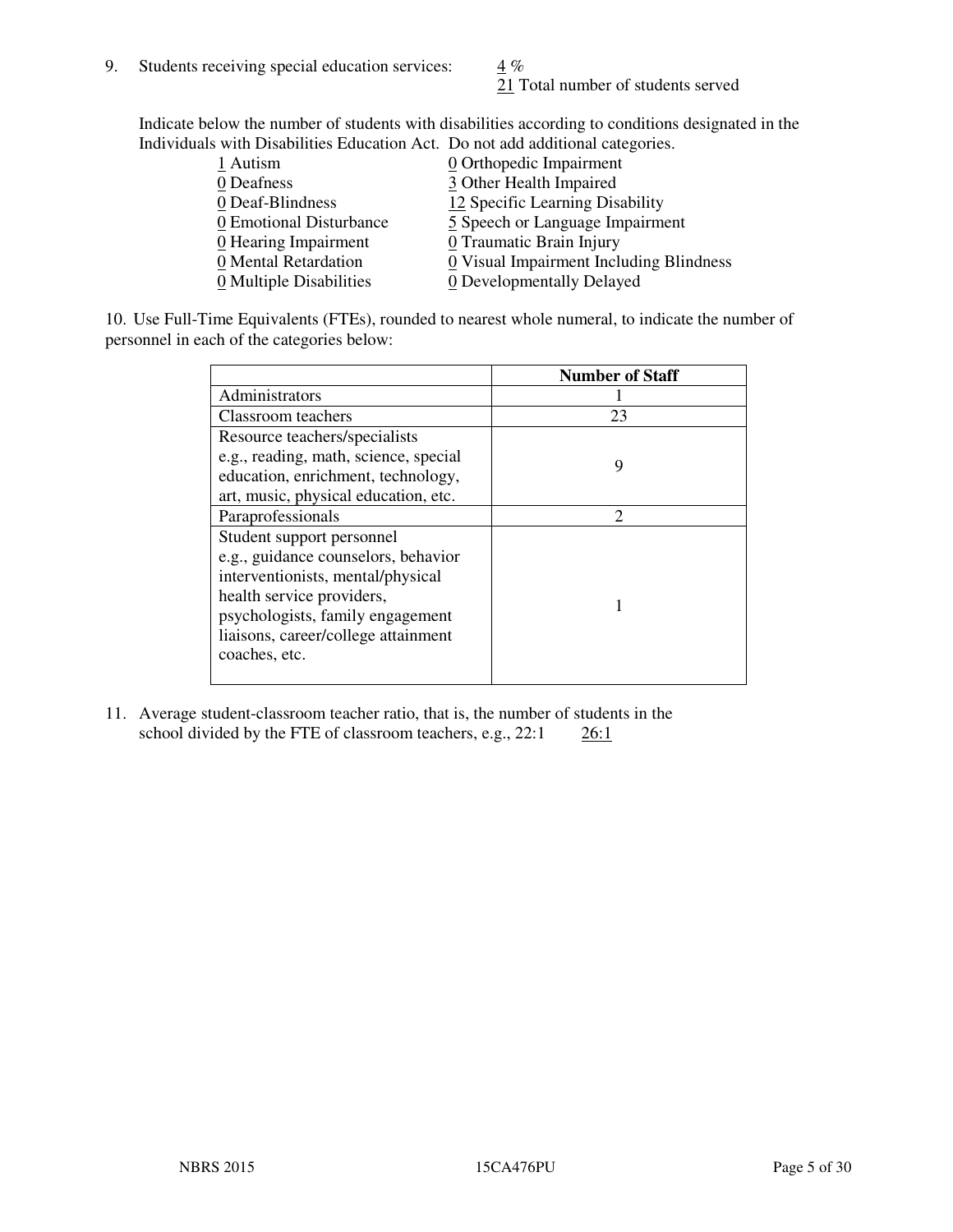12. Show daily student attendance rates. Only high schools need to supply yearly graduation rates.

| <b>Required Information</b> | 2013-2014 | 2012-2013 | 2011-2012 | 2010-2011 | 2009-2010 |
|-----------------------------|-----------|-----------|-----------|-----------|-----------|
| Daily student attendance    | າ $7\%$   | 96%       | 97%       | $77\%$    | 96%       |
| High school graduation rate | 9%        | $0\%$     | $0\%$     | 0%        | $0\%$     |

#### 13. **For schools ending in grade 12 (high schools)**

Show percentages to indicate the post-secondary status of students who graduated in Spring 2014

| <b>Post-Secondary Status</b>                  |       |
|-----------------------------------------------|-------|
| Graduating class size                         |       |
| Enrolled in a 4-year college or university    | 0%    |
| Enrolled in a community college               | $0\%$ |
| Enrolled in career/technical training program | $0\%$ |
| Found employment                              | $0\%$ |
| Joined the military or other public service   | $0\%$ |
| Other                                         | ነር    |

14. Indicate whether your school has previously received a National Blue Ribbon Schools award. Yes No X

If yes, select the year in which your school received the award.

15. Please summarize your school mission in 25 words or less: Montclair endeavors to support the whole child with strong foundational skills in an inclusive setting where everyone belongs, their needs are met, and contributions valued.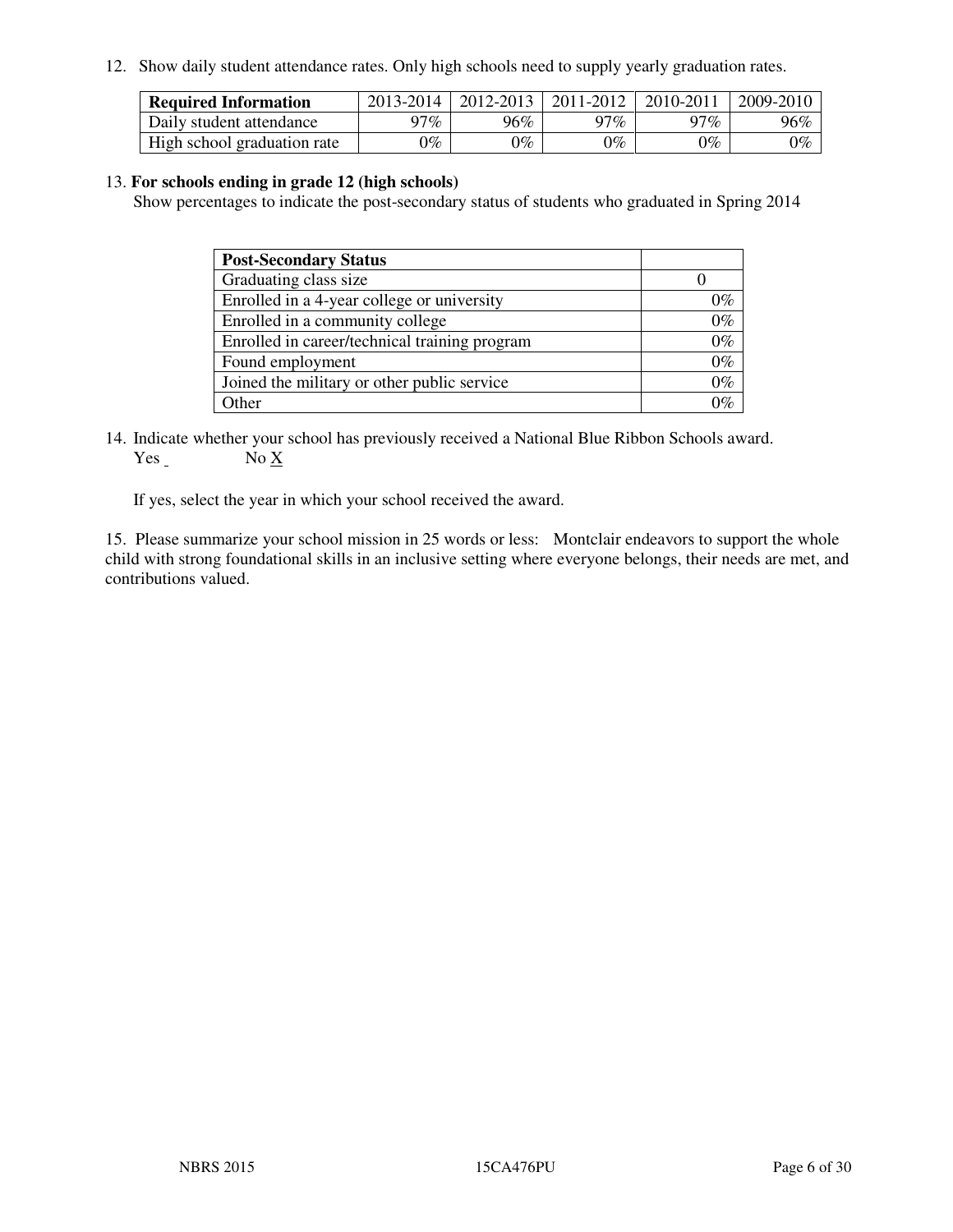# **PART III – SUMMARY**

Montclair Elementary School is located in the Montclair Village of Oakland, a neighborhood nestled in a forested valley of the Oakland Hills. The school, founded in 1925, is a thriving, warm, inclusive educational community covering almost 3.5 acres and bordering on a beautiful city park. The school was gifted land from the historic Short Line Railroad, allowing the campus to maintain a large playground and parking lot for staff, parents, and visitors. Vegetables and native plants grow in our garden spaces which are tended by students and parent volunteers. On any given weekend, our playground is filled with families from the greater community riding bikes, playing basketball and enjoying the open space. Our newest building opened its doors in 2013.

The Montclair community expects all students to achieve academic excellence as evidenced by our API score of 954 in 2013 and its current designation as a 2014 California Distinguished School. We have continued to maintain high academic achievement as our school population expanded from 347 students in 2006, to our current enrollment of 588, with shifting demographics accompanying this influx of new students. Montclair students come from all over the city of Oakland, with 47% of our students living outside our neighborhood catchment area.

Our mission is to support the whole child and provide a strong foundation of skills to all of our students in an inclusive and harmonious setting where everyone belongs, their needs are met, and their contributions are valued. As outlined in Howard Gardner's theory of multiple intelligences, different people learn in different ways, including bodily-kinesthetic, interpersonal, verbal-linguistic, logical-mathematical, intrapersonal, visual-spatial, musical, and naturalistic. We strive to address unique learning modality through differentiated instruction, targeted intervention, and individualized support. Our rigorous curriculum has been aligned with California state content standards and now with the Common Core State Standards (CCSS). Our teachers work together within a strong collaborative instructional environment using a model developed at Montclair School, and now in use at approximately 15 other Oakland Unified School District schools.

At Montclair we believe that the emotional, social and physical well-being of our students is as important as our high academic achievement. For many years, the state of California has struggled to provide adequate funding to support curriculum that falls outside of the core subjects of ELA, math, science, and social science/history. A very important aspect of our community at Montclair is the agreement between parents, teachers, and staff that our students need an enriched curriculum that goes beyond the core requirements. To nurture the development of the whole child, we provide students with instruction in drama, art, music, technology, physical education, gardening, and Spanish in addition to rich programs in ELA, math, science, history and social science. The majority of these programs are funded with money raised by the parents, students and local community members at numerous community-building fundraising events held throughout the year.

Many of our students also participate in a variety of before and after school programs offered on campus, enriching and enhancing the academic culture while creating a social climate that fosters lasting friendships. Healthy eating habits are encouraged at Montclair, including the choice of wholesome food at breakfast and lunchtime from our salad bar and new cooking kitchen. Students also participate in a World Food Day, bringing in edibles from their home gardens or local farmers market to share with their schoolmates.

Some of our school traditions that foster a stronger community and encourage positive social-emotional development include World Heritage Day, the Martin Luther King, Jr. Oratorical, Family Fun Day in the park, our annual Variety Show, Winter Sing, the Founders' Day Celebration, and the Otterwalk. Some programs that help students develop their full academic potential include participation in the Spelling Bee, the student newspaper OtterTales, Family Science Night and the annual Science Fair. Many of our students take part in organized lunchtime recess sports programs, such as flag football, soccer, and basketball, providing access to additional opportunities to learn team-building skills, as well as extra time spent on physical fitness.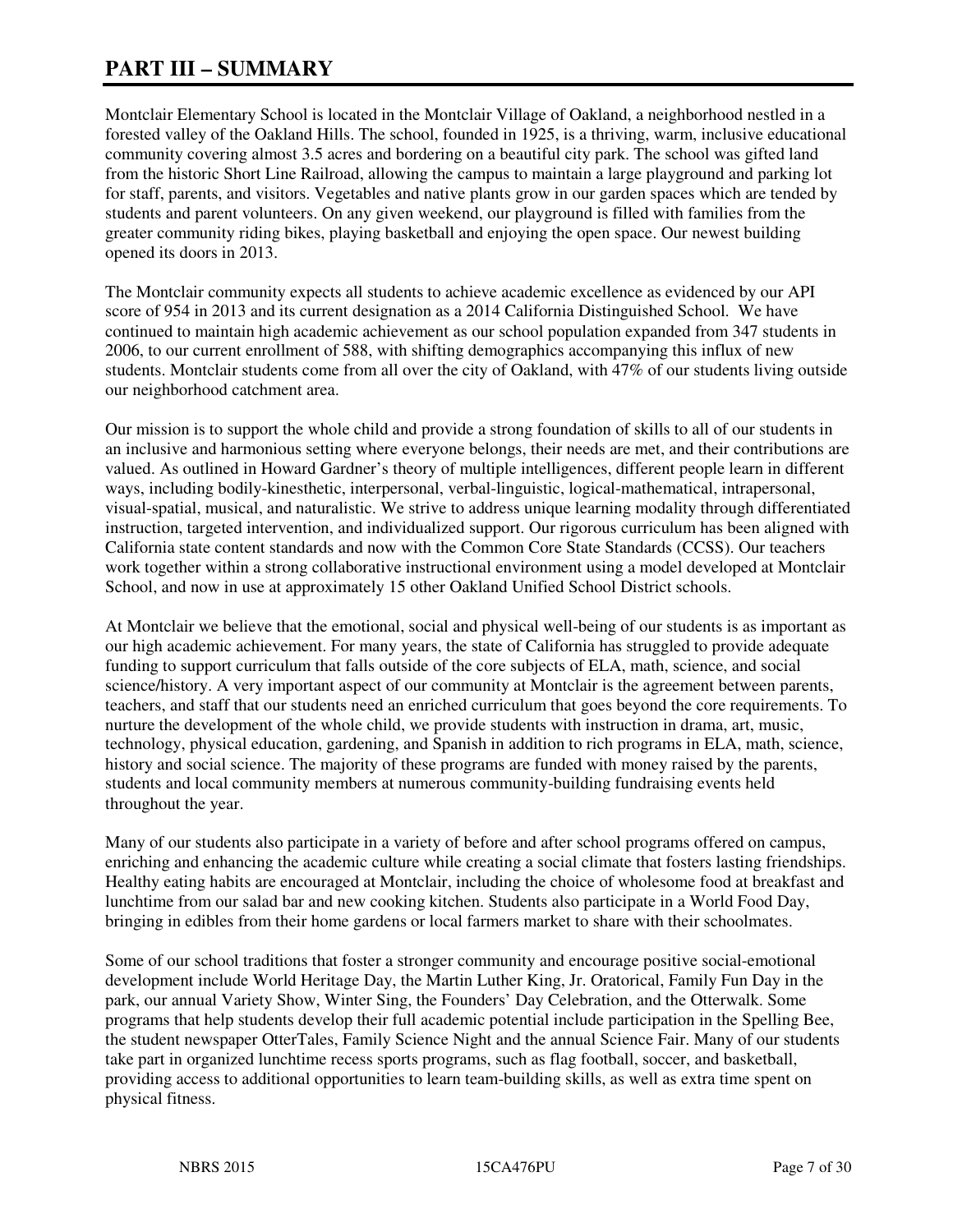Parents are daily fixtures at our school, sharing their time and talents throughout the campus. Parents tend to each other and all the children of the school, weaving a safety net of care over our whole community. New parents are welcomed into this community by experienced Montclair parents and learn about volunteer opportunities at our annual New Parent Mixer, held the week before school starts. Parents lend specific expertise through their assistance in the classroom and library, participation on the School Site Council, the PTA Board and committees, and the Health and Safety Task Force. Parent volunteers manage the Montclair Language League, a 35-year old organization that provides foreign language instruction to Montclair students. Nearly half of our students currently study a foreign language, with this year's offerings including French, Italian, Mandarin and Spanish.

Parents, educators and children all share in the responsibility of creating an open and caring environment. Opportunities abound to achieve success with strong curriculum and engaging activities that enrich our community with student, teacher and parent participation. In summary, Montclair Elementary School is a fabulous place to grow and learn.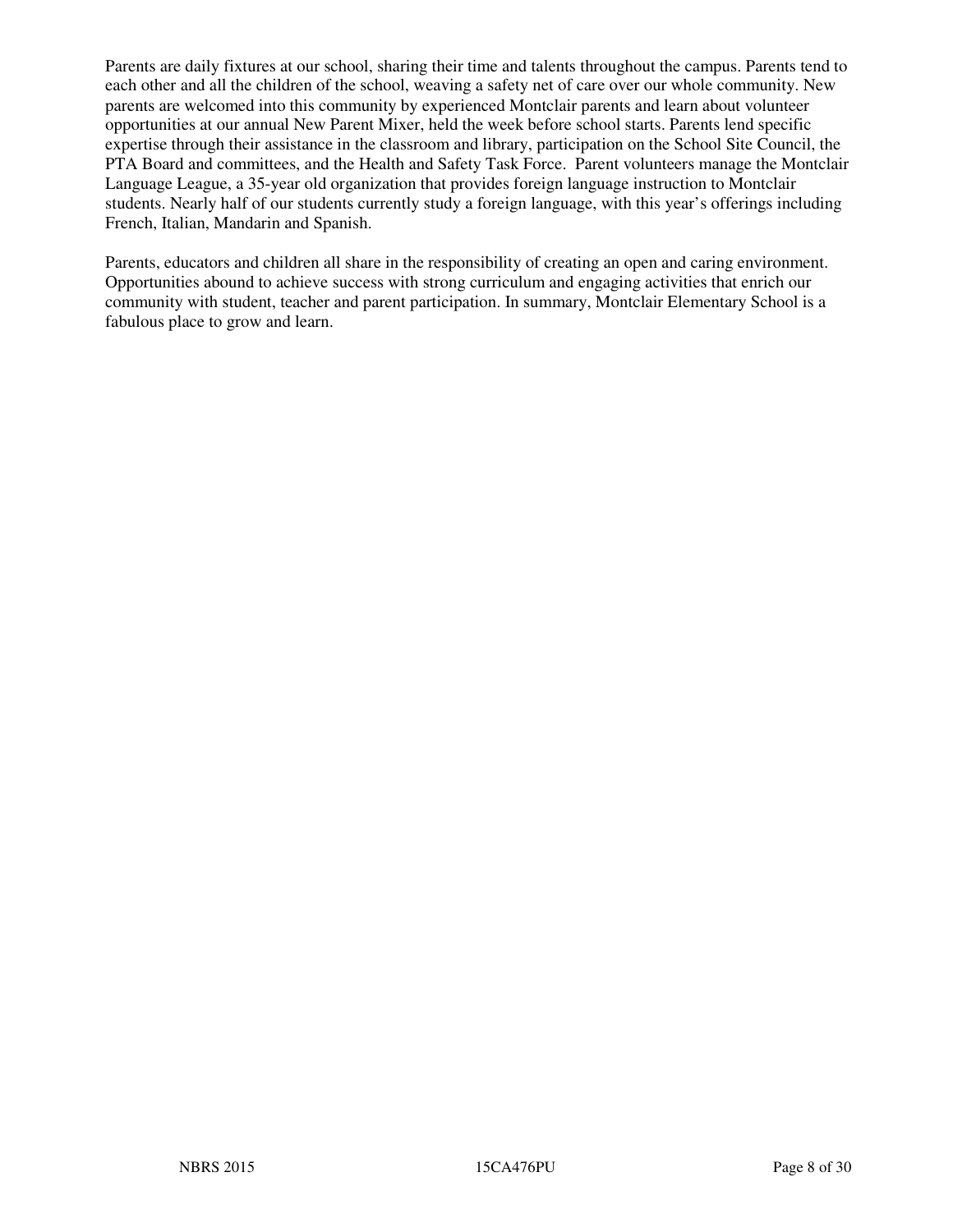## **1. Core Curriculum:**

Montclair uses the core curriculum adopted by OUSD in English language arts, mathematics, science and social studies/history. Within the framework of the core curriculum, our teachers stress high academic achievement, cultural responsiveness, and creative artistic expression. Our teachers continually adapt their curriculum and take advantage of our students' various learning modes to differentiate, engage and encourage each individual to achieve at the highest level possible.

The primary text for the ELA program for all grade levels is the SRA Open Court Reading program. For spelling, Montclair uses the Evan-Moor Building Spelling Skills in grades 1-5. All grades use the Universal Handwriting program. Grades 3-5 also use the Junior Great Books Series.

The spelling program was chosen because it addresses spelling patterns, not just phonics, allowing students with different learning modalities additional access to spelling success. Each grade is challenged by using the next grade level in spelling as a standard.

Montclair is the only district elementary school to teach cursive handwriting. We teach handwriting because research shows that learning cursive handwriting stimulates brain activity, especially as the hands cross the midline of the body, improving a child's fine motor skills, overall dexterity, and provides an outlet for artistic expression.

An example of differentiated instruction in ELA is Montclair's guided reading groups in grades 1-5. Students read fiction and non-fiction trade books in small groups, with the teacher guiding each session using prompts to encourage discussion, comprehension, and critical thinking skills. More challenging texts used in the Junior Great Books Series also foster critical thinking skills that a basal reader does not.

Writing Workshop is an important curriculum component at all grade levels. Students learn, practice and independently apply writing skills through minilessons, small groups work, reviewing drafts of their work, and publishing them.

Montclair School recently participated in the piloting of several programs considered for district use in mathematics, eventually adopting the Math Expressions Common Core series for all grade levels. Montclair teachers also use MathStars and Silicon Valley Math Institute problem sets to challenge students to advance their mathematical thinking skills. Students who need additional remediation in grades 3-5 use ALEKS, a web-based tutorial program. Teachers across all grades reach into their individual toolkits to present additional opportunities for student success in mathematics. For example, some teachers take advantage of manipulatives while others help students build foundational skills through group games such as Math Baseball.

For the past eight years, Montclair has used the inquiry-based FOSS science curriculum adopted by OUSD, integrating language arts, mathematics, and science across all grade levels and teaching crucial critical thinking skills. Searching for a complementary science program, our school community adopted the inquirybased Marine Activities Resources & Education (MARE) program for all students at Montclair in spring 2007. Developed at UC Berkeley's Lawrence Hall of Science, MARE provides an integrated, school-wide focus on aquatic habitats that supports the CCSS curriculum of contextual learning. Higher-order thinking skills are acquired through student investigation and exploration. Students work in grade-specific groups to create tableaus of different ocean habitats. Each grade level spends one month exploring a different part of the ocean while integrating science, language arts, music, visual arts, and mathematics. Teachers meet with enrichment teachers to ensure enrichment curriculum is aligned with MARE. MARE month culminates in a Habitat Walk throughout the school, as fascinated students explore the ocean from the shores of the sandy beach to the deep water environments.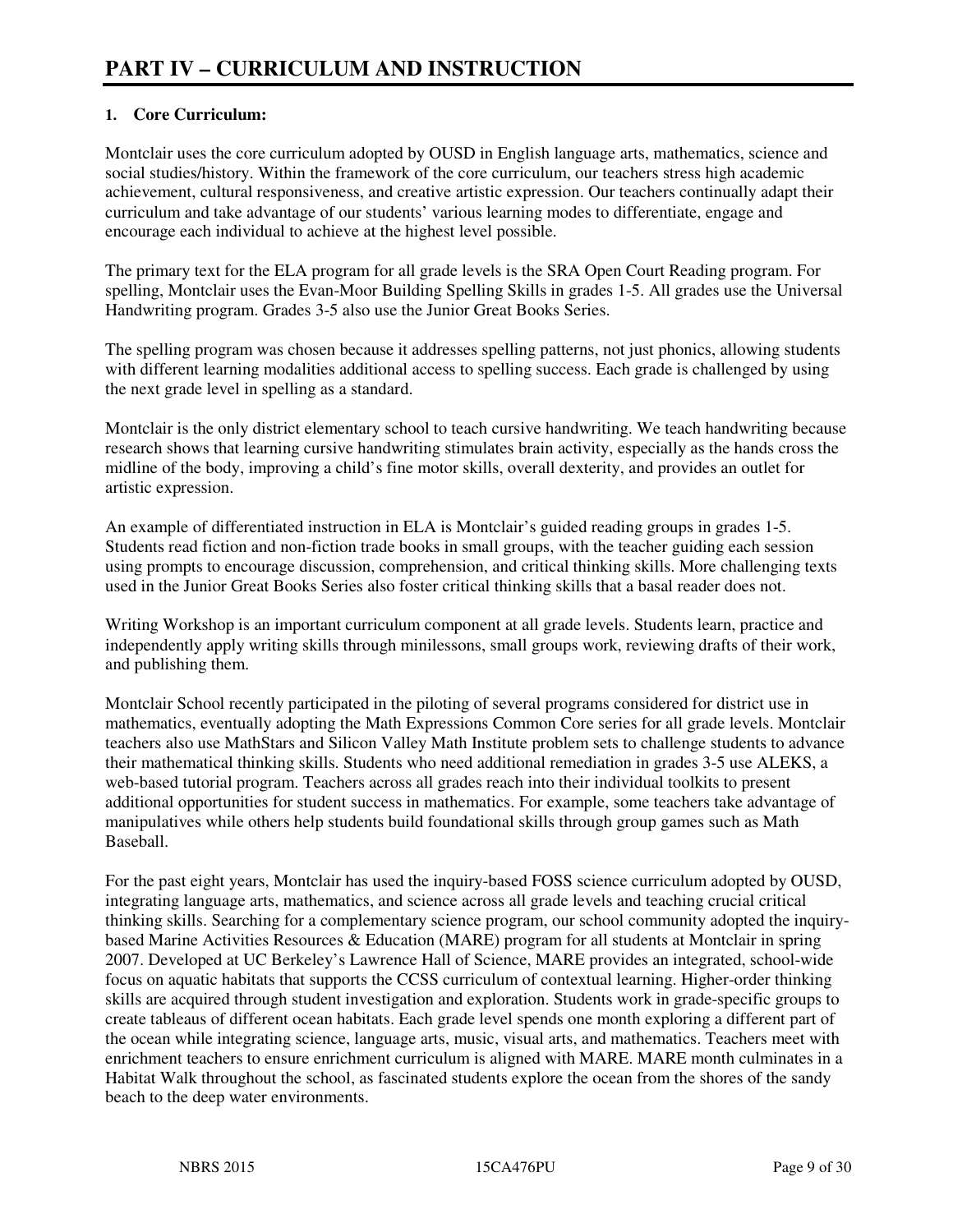Over 90% of our fifth grade girls participate in TechClub, a bi-weekly after school program based on a curriculum designed by the Chabot Space & Science Center, available at no cost to all 5th grade girls at Montclair. Our 5th grade teachers lead TechClub, fostering a greater understanding of technology, science, and engineering in girls, who are shown to be at a critical age in need of support and encouragement in these areas. TechClub concentrates on hands-on projects, career exploration, leadership development, and teamwork, helping children develop greater confidence in their own intelligence.

Montclair's concerted focus on science has resulted in an increase of 41 percentage points in advanced proficiency in science for tested 5th graders.

For social studies/history, Montclair uses the California Series of Reflections.

Montclair teachers have unique opportunities to help students engage with social studies and history standards, learning beyond the walls of our school through field studies directly tied to core content and local California history. History comes alive for our students at locations such as the Peralta Hacienda, home to one of California's original Spanish colonists; the Balclutha, an 1886 square-rigger ship in San Francisco Bay; and the Wells Fargo History Museum.

An example of how Montclair teachers delve deeper to extend our students' acquisition of foundational skills can be found in one of our approaches to the 4th grade state standard for California history: Early California Missions. For many years, students were expected to create a physical model of one of the original 21 missions. This year, our 4th graders were tasked to design a new 22nd mission. Each student became an expert on a separate component of a mission and then taught the entire class what they had learned. Working in small groups, students then researched a specific geographical area to determine the most effective placement of the mission; designed a façade for the mission, incorporating elements of Spanish architecture; created an aerial view/map of the mission showing all the working components (barn, tannery, dormitories, etc.); and wrote a persuasive letter to the King of Spain requesting money and support for the new mission.

## **2. Other Curriculum Areas:**

To support Montclair's goal of developing the whole child, nine enrichment programs are integrated into the regular school day throughout the year to enhance and complement our core curriculum. All grade levels and students in the school are included, as developmentally appropriate. Each program is reviewed and evaluated annually for relevance to our goals and curriculum. Enrichment teachers confer with the principal and a PTA parent liaison to plan and evaluate each program's components to ensure that appropriate standards, as well as teacher and student needs, are addressed. They collaborate regularly with classroom teachers to align their programs to each grade level's standards-based curriculum.

Art: Our art curriculum emphasizes the reuse of found objects, is unique to each grade level, and is aligned with the California Visual Arts Content Standards. It is designed to encourage creativity, problem solving, independent thinking, persistence, and risk-taking while students develop artistic knowledge and skill in a variety of media and techniques. All students in grades 1-5 participate in art for one semester, meeting weekly with the art teacher for a fifty minute period.

Technology: Working on digital projects integrated with classroom content and aligned to state standards, students develop valuable research skills, learn typing and keyboarding, and explore the use of presentation and spreadsheet tools to support and enhance written work. Our school maintains ninety Chromebooks that our teachers in grades 3-5 bring into their classrooms on a weekly basis. For grades K-2, we maintain ninety-six iPads, which are also available for use in higher grades.

Drama: This program allows students to develop self-confidence and self-expression through risk-taking and exploration of personal feelings and situations, while practicing character development, collaborative scriptwriting, and narrative skills. Each grade level participates in drama for one semester, meeting weekly. Montclair contracts with a community theater company to work with the children. An evening performance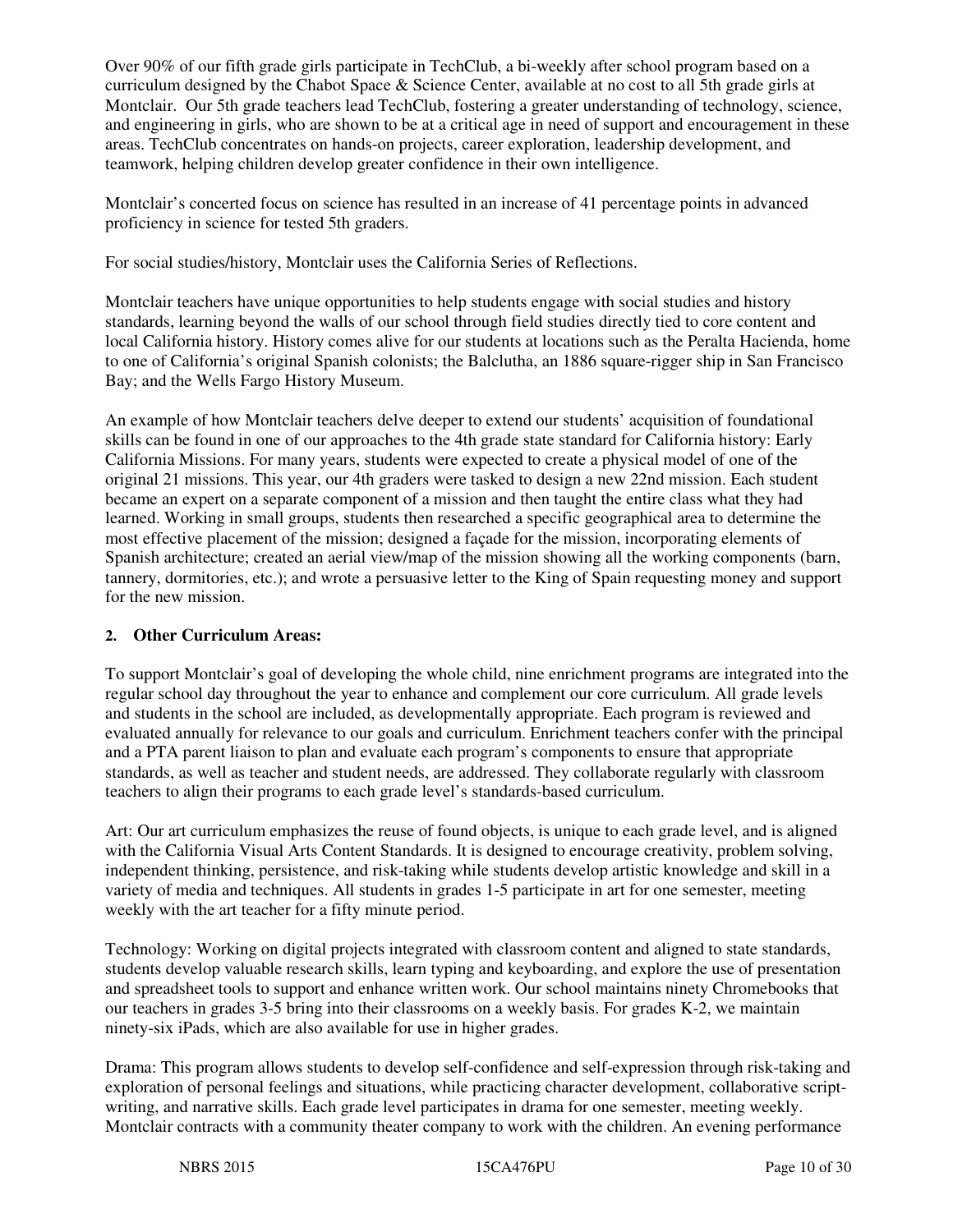is held highlighting the student work, and allowing students, parents and community members to enjoy their creativity.

Library: During weekly visits to Montclair School's library, students acquire skills that foster lifelong learning, gain an appreciation for literature, and learn research skills. Every grade level visits the library for an hour each week. Teachers collaborate with the librarians to choose stories and projects that reflect the current curriculum. All students are encouraged to check out books to read at home.

Music: Students creatively access core curriculum during weekly lessons for all grade levels consisting of vocal instruction, music notation, history, and appreciation. An instrumental program (band and strings) is also available weekly during the school day to interested 4th and 5th graders. Music is integrated into many school assemblies and events that are closely aligned with relevant cultural themes and student interests.

Kindergarten Spanish: Taught four days per week in thirty minute sessions in all kindergarten classes, Spanish language instruction helps to foster brain development, focus vocabulary development, enhance cultural awareness, and provide a level playing field that encourages all English speaking students to practice creative verbal expression.

Physical Education: Weekly physical education classes engage students kinesthetically in activities that promote teamwork, respect for others, cultivate sportsmanship, develop leadership skills, and encourage a lifelong joy of healthy living and sound nutrition, while contributing to academic focus in the classroom. Weekly, every grade level receives a fifty minute PE class with a PE teacher and a fifty minute outdoor session with their classroom teacher.

Gardening: Each class visits our school garden every other week with our gardening instructor and parent volunteers to learn about life cycles, permaculture, eco-literacy, and to develop environmental stewardship skills. Students learn about composting, soil health, plant biology, disease resistance and food production. Children also enjoy the sensory experience of digging in the dirt and tasting new foods. Students plant vegetable crops and watch them grow from seeds to edible plants that they take straight from the garden to their plate. A positive result of our gardening program is the increased variety of fruits and vegetables that children ask to be included in our cafeteria salad bar and menu.

Infused Motor Curriculum: We have found that a concentration of effort on students entering our school at Kindergarten has led to fewer intervention needs in later grades. For the past six years, all Kindergarteners have worked weekly with an educational occupational therapist on a variety of activities designed to strengthen physical core, develop a sense of themselves in physical space, and improve fine and gross motor skills. Strong fine motor skills are essential to good handwriting, which will allow them to communicate appropriately during the course of their education. These skills also help students focus and stay attentive in classroom settings, improving access to core curriculum by preparing the child for the educational path ahead.

#### **3. Instructional Methods and Interventions:**

Montclair strives to support the whole child, provide a strong foundation of skills to all of our students, maximize individual student potential, and help each child achieve academic and personal success. Montclair teachers work collaboratively to provide as much experiential curriculum as possible, attempting to meet each child at the point most effective for individual learning. Our instructional methods and our interventions are tied together both in their development and their implementation. We use a variety of instructional methods and interventions including small group differentiated instruction, team-teaching, and group mapping. We intentionally provide a variety of ways for a child to achieve mastery and to succeed using unique talents and learning modalities.

Our instructional methods are first informed by teacher collaboration. Each teacher at Montclair collaborates on campus with all the teachers in their grade level for 6.5 hours every month while consistent substitute teachers teach in each classroom. In these grade-specific cohort meetings, teachers share ideas and strategies for improved instruction and achievement; plan, develop, and evaluate curriculum materials and resources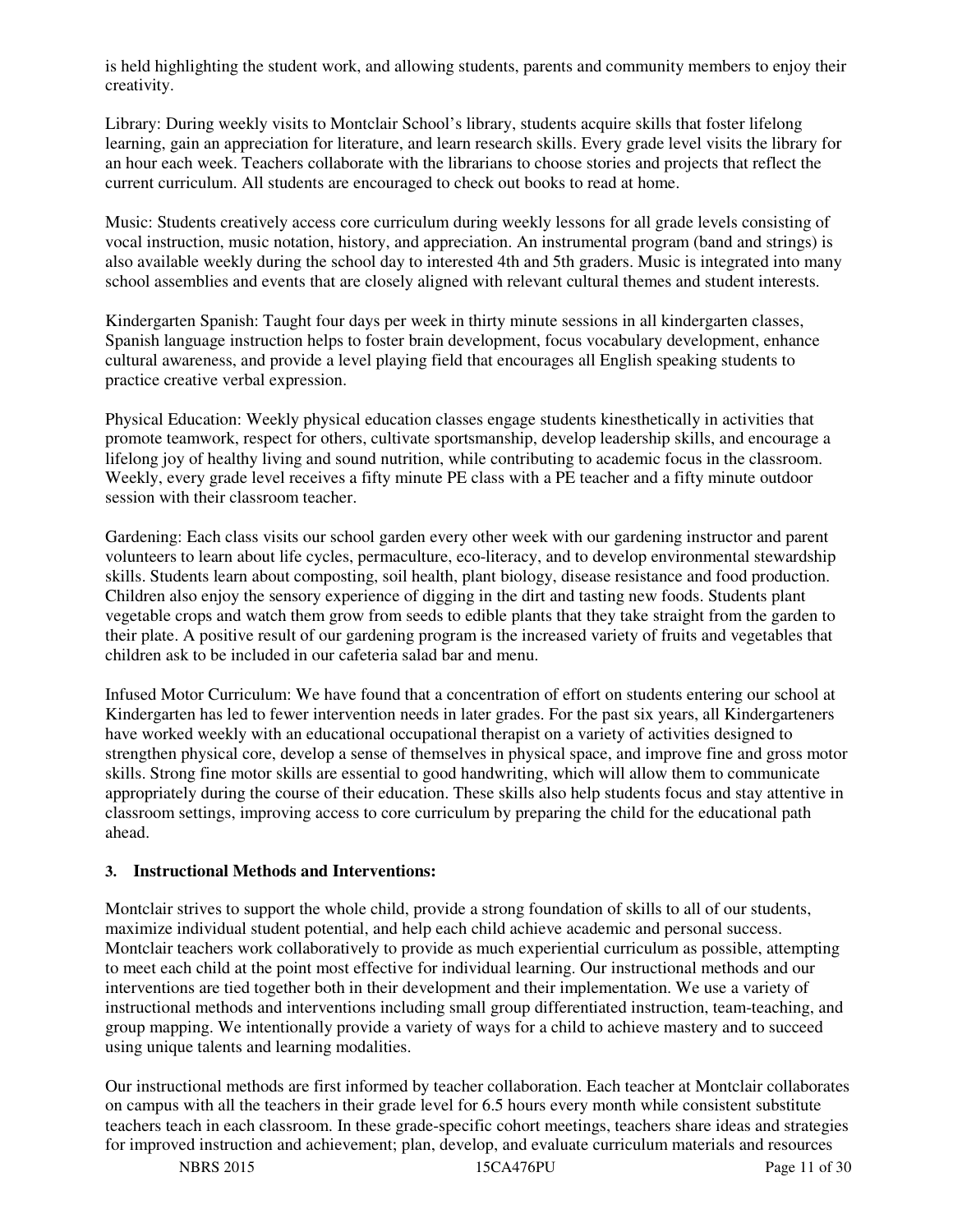that meet, enhance, and extend standards; they work closely together on the implementation of the CCSS; and they develop lessons and common assessments to drive instruction, to expand intervention support for at-risk students, and to promote extended opportunities to challenge high achievers.

Our team-teaching involves teachers switching classes across grade levels for selected subjects so that students receive instruction from all our grade-level teachers, allowing students access to different teaching methods, styles, and expertise. Teachers gain greater knowledge of the student community, providing them with additional assessment data. Subsequent teacher collaborations assist with group mapping of classes, allowing a deeper dive into our students' specific needs.

A specific result of our cohort collaborations is a non-traditional instructional strategy designed to provide individualized attention and intervention by the primary classroom teacher. Acknowledging that the classroom teacher is the expert in identifying and addressing educational challenges and needs for his or her own students, our fully credentialed STIP substitute relieves each classroom teacher for fifty minutes every week. This enables the classroom teacher to provide individual and small group instruction that is directed and specialized for the students who need targeted support or enhancement, while the remainder of the class receives consistent instruction and support.

Montclair also employs two Small Group Specialists (SGS) to assist classroom teachers in all grades with individualized intervention twice a week for 50 minutes each visit. The SGS and the classroom teacher alternate working with individual students or small groups, targeting both remediation for struggling students and accelerated projects for higher-achieving students.

Montclair's kindergarten and first grade teachers spend the first 30 minutes of each day meeting with small groups of students for targeted intervention and acceleration, depending on specific needs. All students are included in one small group session per week and the make-up of the groups change daily. As a result, teachers report that 92% of their students are reading at or above benchmark levels, an increase from 50% in prior years. Next year, we will expand this model across the entire school.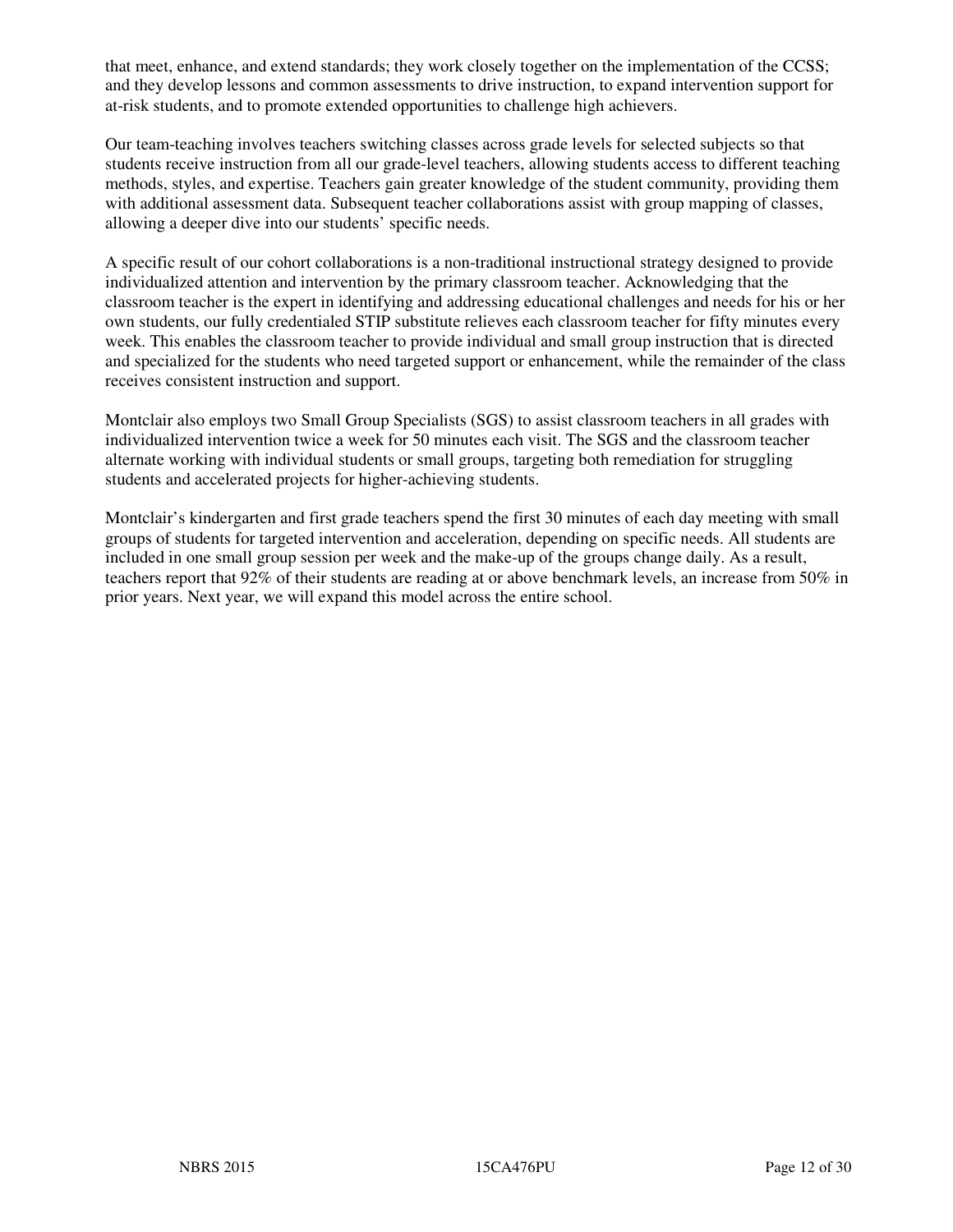#### **1. Assessment Results Narrative Summary:**

The consistent use of data is an integral part of our planning and program evaluation. We continually review the data as a whole and glean information from every detail, which allows us to adjust and focus our resources as needed.

One standout performance trend is that even though the school population has nearly doubled over the last five years, our test scores have continued to rise, with school wide proficiency in ELA and mathematics at 90%. Furthermore, the data shows an overall improvement in the reduction of minimal gaps among the three subgroup cohorts (African-American, Hispanic or Latino, and White). Additionally, there has been an improvement within all subgroup cohorts. The Hispanic or Latino subgroup is the only subgroup to have a gap of just over 10 percentage points between its test scores and the scores of all students. We address this achievement gap, along with any other gap, no matter the size, on an immediate and ongoing basis, with multiple supports as outlined below and within Section IV.3 of this application.

The pattern has been consistently high due to the supports that we have in place to achieve this outcome. These supports include consistent grade level team collaboration, use of our small group specialists and our STIP substitute time for targeted intervention. This intervention program allows for up to three hours of additional support in every classroom in every week. Teachers are generating common assessments and in depth analysis of student work. In addition we have instituted a program that allows for small group work in kindergarten and first grade by the classroom teacher. After school we also provide tutoring by the classroom teachers, as well as by community volunteers.

#### **2. Assessment for Instruction and Learning and Sharing Assessment Results:**

Montclair School uses a variety of assessment tools and data to analyze and improve student and school performance. In ELA, teachers in grades 2-5 routinely use the following assessments: fluency passages, Fountas & Pinnell running records and comprehension questions, and the SRI Lexile assessment. Teachers in grades K-2 use the DIBELS assessment. In mathematics, we use district benchmark tests, cumulative end-of-unit tests, performance/unit tests from our adopted curriculum, as well as teacher-created common assessments. Our teachers build lessons and direction through the results of the assessments, striving for the expectation of student mastery. Teachers improve their teaching practice through continual reassessment of techniques based on assessment data and students improve their mastery as a result of this focused effort.

In ELA, the running records and comprehension question assessments are used to level students into homogeneous reading groups. Additionally, we use data walls (visible to teachers only) to map student mastery level and movement through the year. The data walls provide increased awareness of focused subgroups such as African American males, students with disabilities, free/reduced lunch recipients, and foster children. Teachers can plan collaboratively, recognizing trends in primary groups and subgroups, and respond with targeted acceleration and intervention, as needed. For example, analysis of assessment data since we moved to the common core curriculum revealed that we were not explicitly teaching some key areas such as grammar and spelling mechanics. This data analysis allowed us to quickly modify lesson plans to ensure coverage of key curriculum and improve student success.

In mathematics, analysis of our assessment tools revealed that our students were proficient in most areas, but their ability to explain their answers, cite evidence and use reasoning were in need of additional support. Teachers have since concentrated on making sure the students have multiple tools to use to solve mathematical problems, and improve critical thinking skills.

Assessment results are communicated to parents through report cards and parent-teacher conferences. Students receive assessment results through one-on-one conferencing in the classroom. Teachers also correct assessments and homework with individual students, creating an opportunity for student and teacher selfreflection. Montclair teachers view mistakes as information; students and teachers learn from mistakes,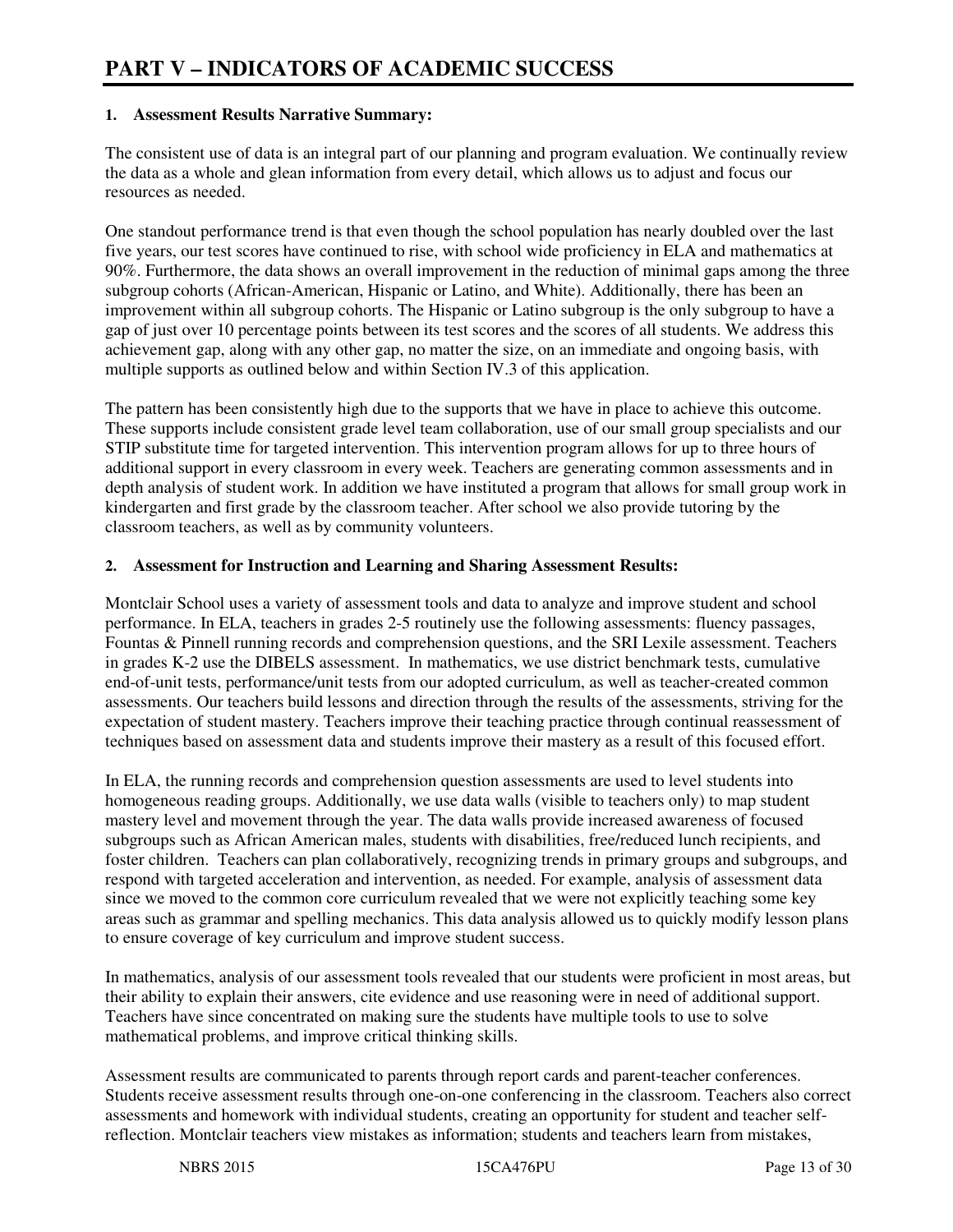gaining important data about what areas of study need additional focus. Our greater community receives information about the success of our students and our school through local newspapers, our weekly school email, and our website.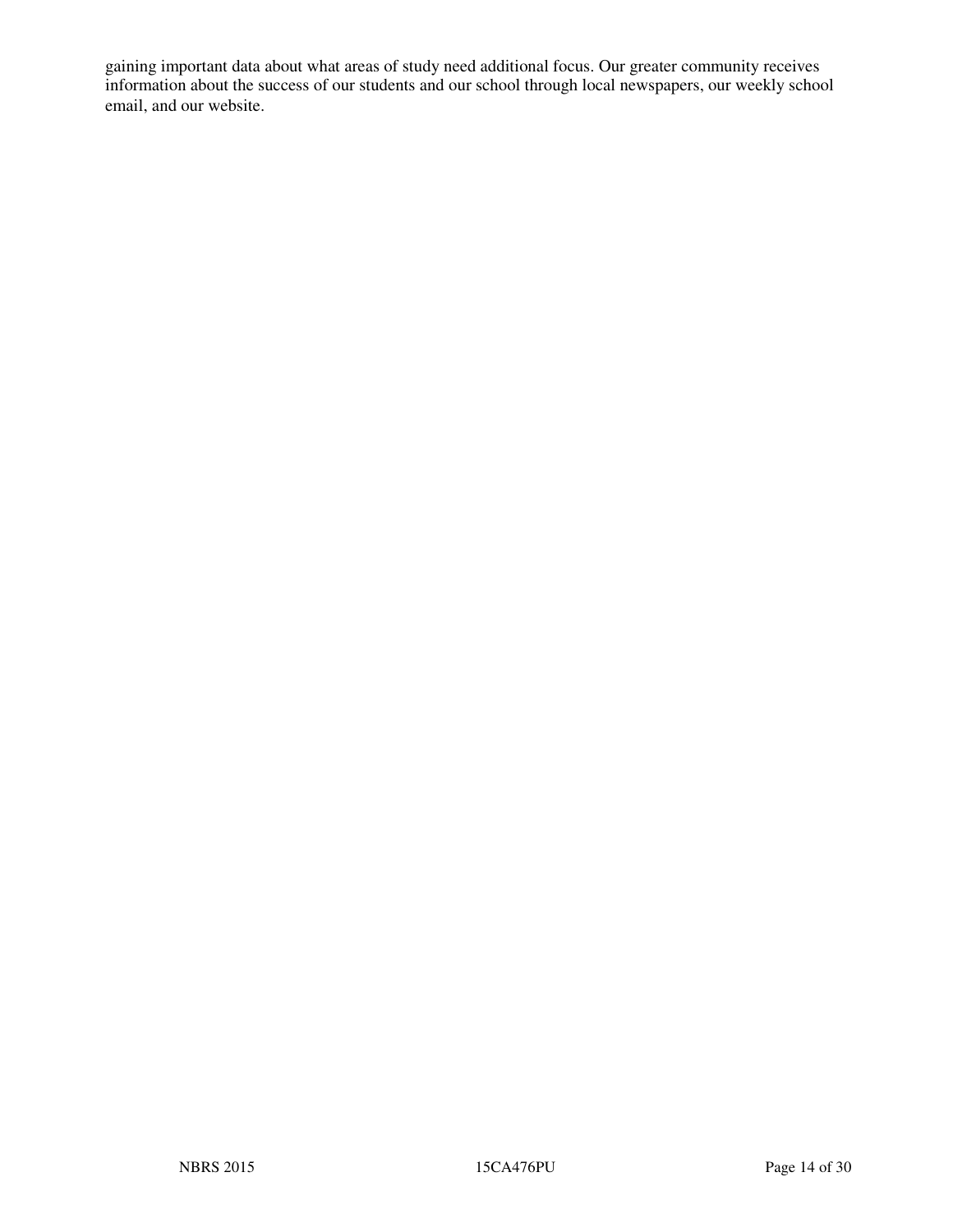## **1. School Climate/Culture**

Montclair seeks to develop the whole child, working to ensure that all students are healthy, safe, engaged, supported, and challenged. Our goal is to create a healthy environment in which our children can develop as positive participants in society: good neighbors, healthy citizens, employees, leaders, and creators. We strive to create an inclusive community where all students are eager to learn, parents want to participate, and teachers are excited to educate. To achieve these goals, we continually enhance our standards-based curriculum for all students with programs, activities and community events that are interesting, educational, and engaging.

Montclair's staff includes a school climate consultant and a school psychologist who provide crucial socialemotional support to support our school climate and culture. Our school climate consultant works closely with teachers, families, and our principal to identify collective behavioral and emotional issues that arise in our school and addresses them in a non-confrontational and reassuring manner through regular classroom visits. Students learn to understand appropriate behavior, responses, and personal advocacy skills that allow all students to have access to a safe and nurturing environment in which to learn and grow. Our school psychologist works with individual students to address specific social-emotional needs in a confidential and supportive environment. Students gain confidence and learn how to manage their own behavior, creating a more successful learning environment for all. Both the climate consultant and school psychologist meet regularly with parents to help address questions about their child's behavior and to learn about relevant parenting techniques, helping to support their child's educational success.

Montclair school also employs a curriculum consultant who specializes in cooperative learning. Teachers attend a day-long workshop, and each classroom receives a 3-hour class lesson that focuses on positive communication, team building and a collaborative approach to developing social and emotional learning skills.

Our extraordinary teachers are key participants in creating our exceptional school community. We actively recruit a diverse and experienced staff and provide ongoing differentiated professional development to support them. Montclair teachers routinely go above and beyond what is expected of educators, volunteering their own time to organize and participate in many of our after school and weekend events. Individual teachers offer parent workshops and extra resources that provide parents with strategies for helping their children learn to read and enhance executive functioning. Teacher-sponsored programs such as Family Science Night extend teaching and learning beyond the classroom, promoting an environment of engaged and supported students, teachers, and parents.

Parents and families show their support and appreciation of our teachers and staff throughout the year with events such as the Teacher Appreciation Lunch, student-created class gifts and support during Teacher Appreciation Week, thousands of volunteer hours spent in the classroom and around the school, and driving on field trips, among other activities. The Montclair Dad's Club spends many of their weekends tackling classroom, buildings, and grounds improvement projects, upon teachers' requests.

With all stakeholders playing important roles in the school climate and culture, Montclair students and teachers feel part of a larger community that includes and values all its members.

## **2. Engaging Families and Community**

Parents who invest their time and energy into the school environment are excellent role models for their children, perpetuating a culture and climate that broadcasts the message of the importance of education and community involvement in a child's life and their academic and personal development. Since we started keeping records of hours volunteered in 2009, parents have annually volunteered over 20,000 hours of their time to our school. Parents are encouraged to get involved early at such events as the kindergarten open house or at the New Parent Mixer, held the week before school starts to welcome new families to the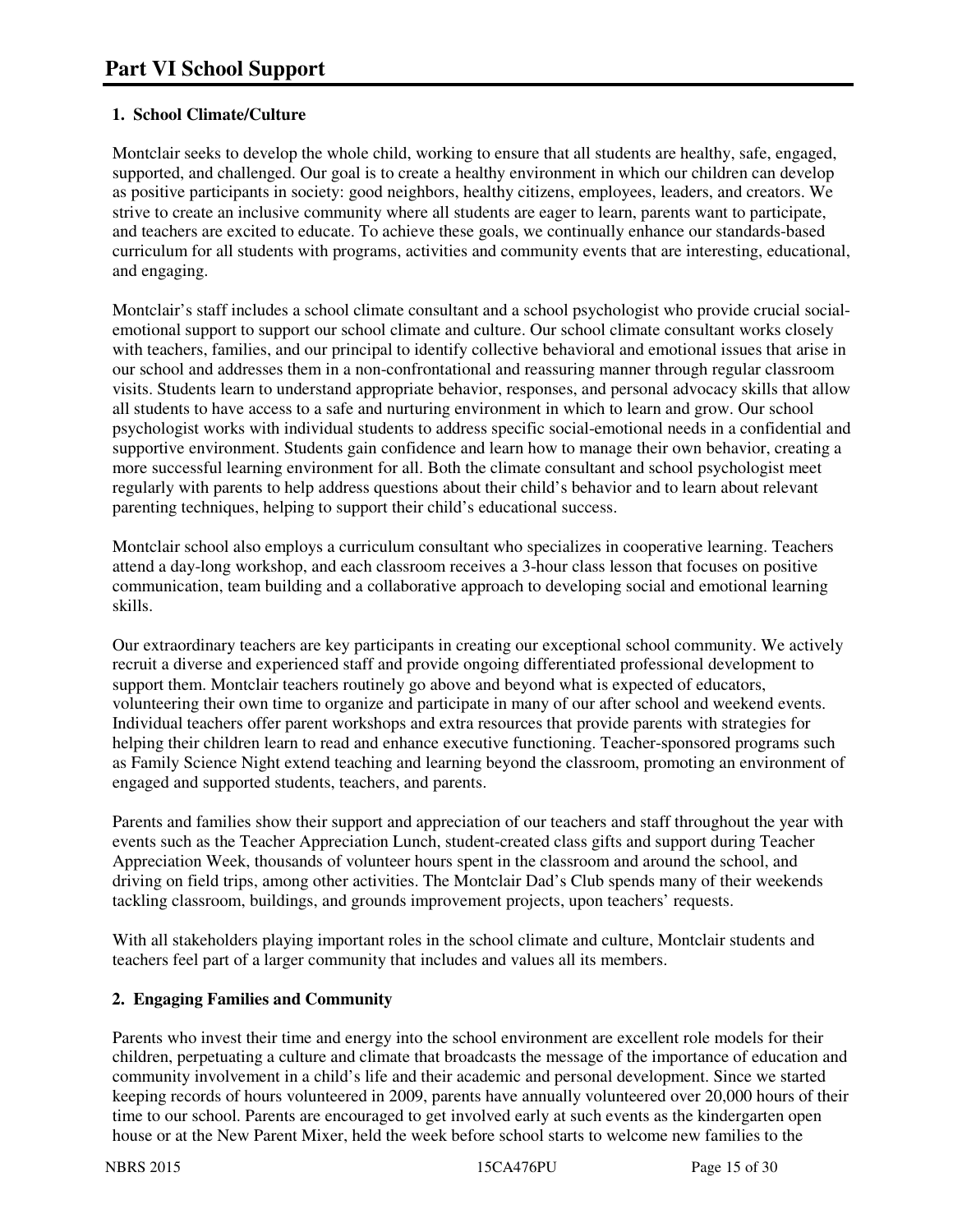Montclair community. Once school begins, Back to School night provides another opportunity to sign up for numerous volunteer positions both in class and school-wide.

Two major community events that are very successful in supporting student success and school improvement are our annual Otterwalk and the Otter Ball. The Otterwalk is a student walkathon with a course that goes around and through our school and local neighborhood park. Hundreds of students and their families come out for the entire day to enjoy the healthy exercise, live music by local musicians (usually parents or alumni), food cooked by the Montclair Dad's Club, and plenty of other games and attractions for children of all ages. The Otter Ball is an adult evening event with food, a silent auction, raffles, a live auction, music, and dancing. Both events involve local businesses who contribute generously in donations and services. With the participation of the school and local community, Montclair is able to raise the money necessary to fund the enrichment programs described previously that teachers and parents agree are crucial to our school's success, and would be unavailable to our school without the community involvement.

The Montclair community is also enriched through several other non-fundraising community events. Family Fun Day takes place towards the end of the school year in the local park that borders our school. Last year, at this after school family event, over 900 people came to socialize, BBQ, and play fun games in the park. Heritage Day takes place on campus during the school day and gives students a chance to celebrate their culture of origin. Students are encouraged to wear traditional heritage-related clothing and parents bring food from countries all around the world. Lunchtime is a veritable feast with food to share representing nearly every continent.

Supporting our academic student success, our community is enriched through programs such as the Montclair Language League, a non-profit organization run by parent volunteers that provides before and after school language classes that Montclair students can choose to attend. Professional language teachers are employed by the MLL and currently, students can take Mandarin, Spanish, French or Italian.

#### **3. Professional Development**

Professional development at Montclair is faculty-driven and based on faculty-identified areas of growth potential, providing necessary support from the school and district for our teachers to become leaders in professional learning. The support of our community for professional development is evidenced by the PTA's provision of funding for most of the non-district programs described below.

Areas of teacher growth are identified through assessment of student performance data; if students aren't performing well, teachers assume that appropriate access to the curriculum is not being provided. Professional learning activities are then chosen to address these areas. Teachers also participate in development based on teacher strengths and interests, both self-selected and identified by the faculty as the best practices to support the school. Teachers and staff take advantage of district development opportunities as well as non-district workshops/programs. In an effort to learn directly from their colleagues, any one of our teachers can receive release time from the principal to do peer observation in other classrooms in our school, or in other schools or districts. Our teachers hold weekly professional learning conferences where those returning from a professional learning activity teach their peers to support their practice and growth in the chosen area.

To prepare for the implementation of the Common Core curriculum, six of our teachers participated in a district leadership curriculum for the implementation of the CCSS and most of our teachers participated in 2 weeks of summer training regarding CCSS standards for mathematics and ELA. Following this training, our teachers return to Montclair to share what they learned with their colleagues.

Our PE teacher attends a week-long PE professional development course each summer to further the development of our children's health, well-being and nutritional knowledge base.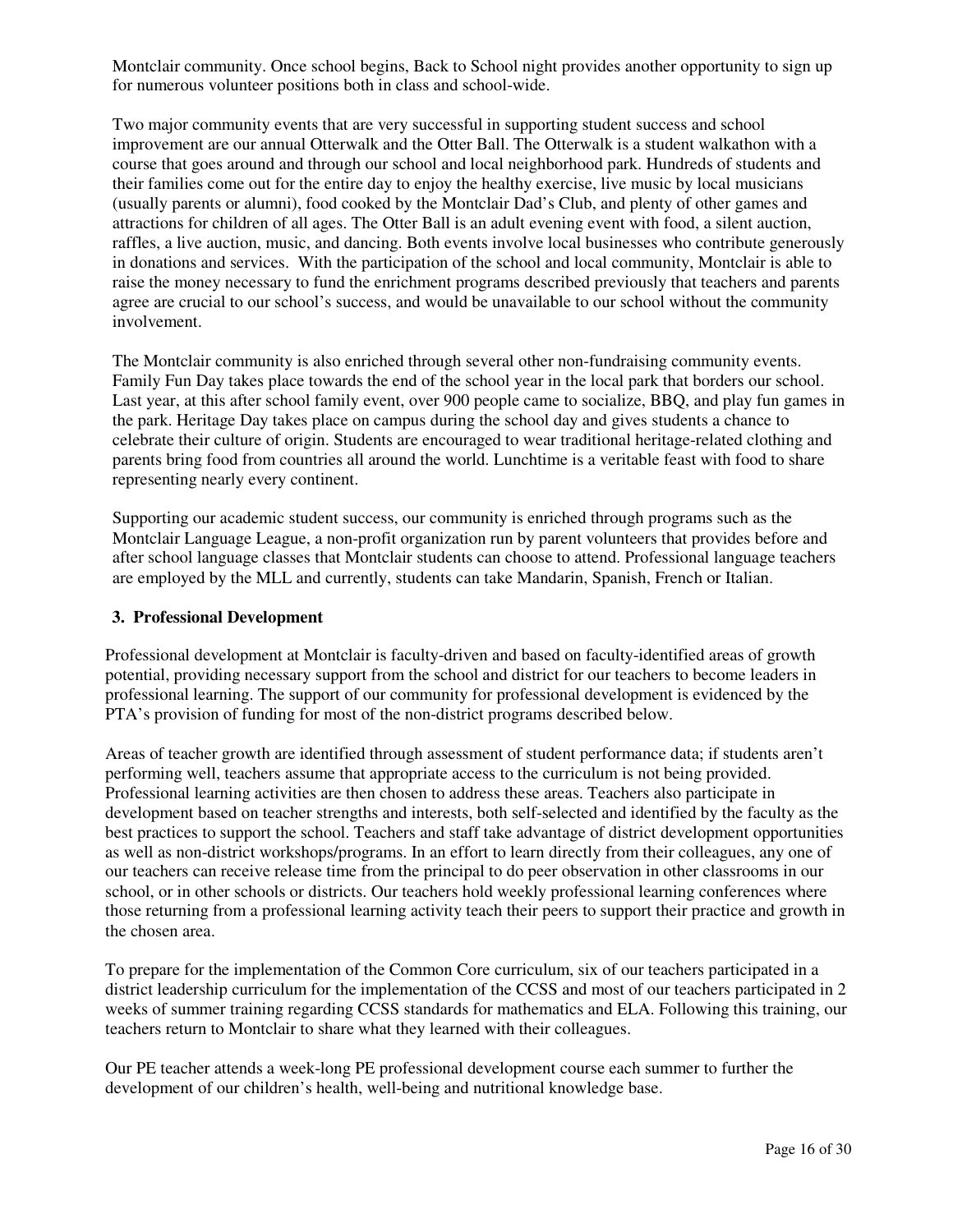Our math leader teachers have participated in a Lesson Study for Mathematics, sharing their results with their colleagues at Montclair, along with a summary of what the group learned during the process of planning, teaching, observing, and revising. A positive result of this professional development activity is well-crafted lessons intended to improve teaching and learning strategies, benefitting both students and teachers.

Four of our classroom teachers are in the last year of a 3-year participation in PRACTISE: Practicum Academy to Improve Science Education. This program specifically supports the Common Core English Language Arts Standards and the Next Generation Science Standards by focusing on teacher strategies to encourage student discourse and the use of evidence-based explanations and argumentation skills in science. Teachers first attend a week-long institute exploring educational research regarding student learning models and the importance of student discourse and argumentation. Next, a practicum is attended over 9 days of a summer school session including team teaching, whole-group, and small-group instruction. Classes are videotaped and collaborative constructive analysis of the instruction is provided by science and literacy coaches. Additional follow-up days are then planned at Montclair School where the participating teachers are filmed in their own classrooms, followed by supportive reflection from their peers and coaches.

#### **4. School Leadership**

The leadership philosophy at Montclair School is one of collaboration, including voices from the great diversity of stakeholders in the school community. Our goal is to provide a broad perspective with a balanced representation of leaders, to create a school environment in which our children can develop as positive participants in society: good neighbors, citizens, employees, leaders and creators. Our school leadership team includes the following members, as described below.

Principal: Our principal works in conjunction with all other leadership groups to ensure that Montclair is consistently addressing the needs of all stakeholders. The principal also is the key person to evaluate all resources available to the school (fiscal and physical), ensuring that resources are not wasted and are used to their maximum capacity.

Leadership Team: Montclair's Leadership Team consists of lead teachers in ELA, mathematics, science, Caring School Communities, and technology. They meet twice monthly to discuss and review curriculum, student data, professional development, overall school climate, and budgeting, among other agenda items. All faculty and staff are encouraged to attend leadership team meetings.

Faculty Council: Our Faculty Council is a team of 5-6 faculty members elected by their peers. They advise the principal on teacher placement, participate in choosing curriculum and programs, and address concerns regarding faculty-specific issues. They serve as a conduit between the faculty and the principal to ensure needs are met and addressed and new ideas for school success can be shared and implemented.

PTA: The PTA supports student and community success through fundraising, community-building events, and monthly PTA meetings where parents and community members learn about educational and social issues and discuss events at Montclair School. All parents, teachers and community members are encouraged to join the PTA, and all are welcome at the meetings. The PTA board meets monthly and consists of 18 board members, including our principal and one teacher.

COST: The Coordination of Services Team consists of 4 teachers, the principal, the school psychologist, the speech pathologist, and our reading specialist. This team meets 1-2 times a week, as needed, to prioritize and maximize resources for students in need of any kind of additional support, including (but not limited to) financial, academic, or social-emotional needs.

School Site Council: The School Site Council meets monthly, and consists of an equal number of parents and staff, allowing a place for school and community to come together with equal voices regarding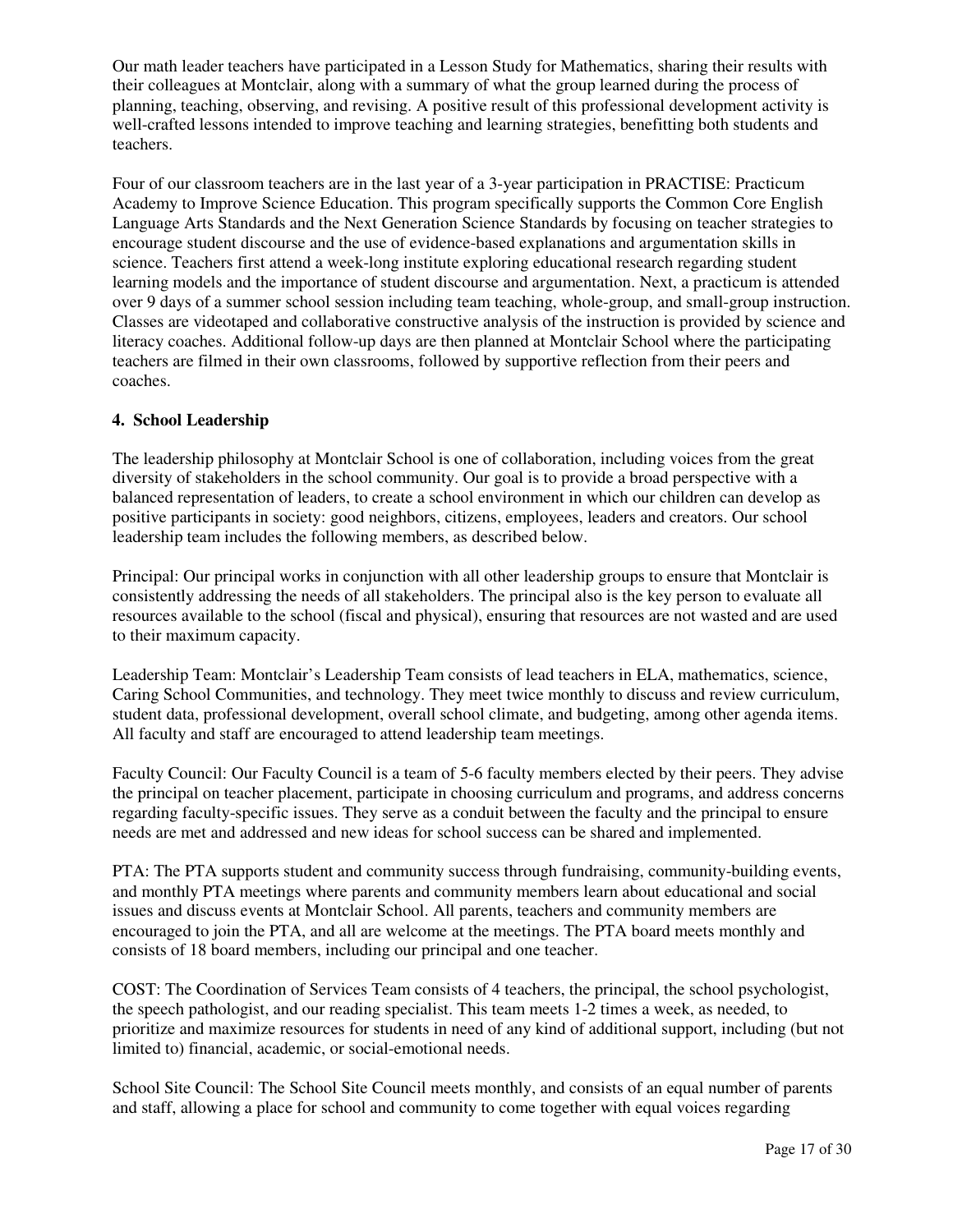decisions that impact the entire school. The SSC oversees the Specific Plan for Student Achievement, monitors school achievements, and makes recommendations for necessary changes.

Student Council: Students are encouraged to take leadership roles in the school by running for a Student Council office in 3rd, 4th, or 5th grade. The Student Council meets weekly with a staff advisor. They discuss school climate, coordinate spirit events, and plan annual service events such as canned food and warm coat drives.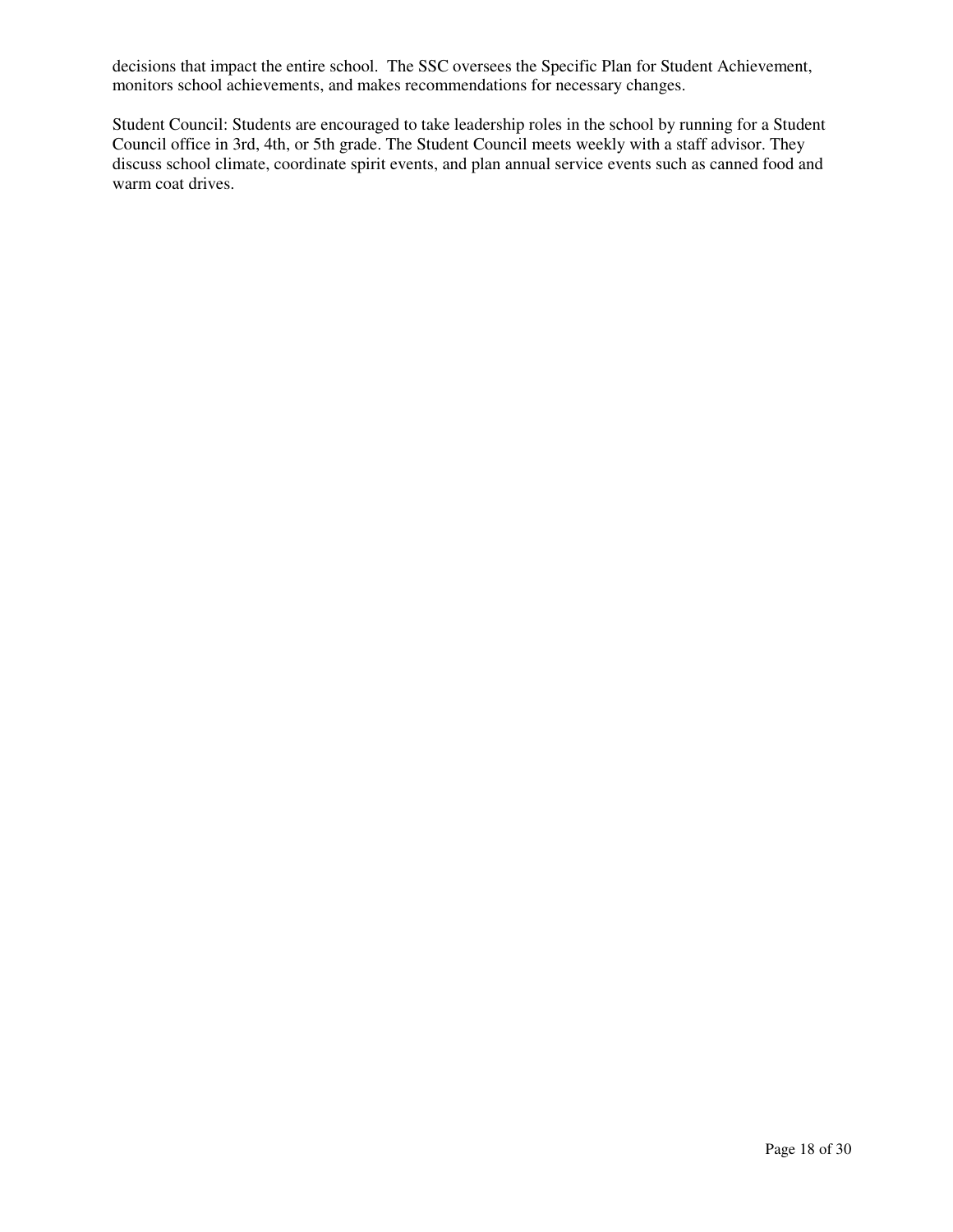| <b>Subject:</b> Math                                 | <b>Test:</b> California Standards Test |
|------------------------------------------------------|----------------------------------------|
| <b>All Students Tested/Grade: 3</b>                  | <b>Edition/Publication Year: N/A</b>   |
| <b>Publisher:</b> California Department of Education |                                        |

| School Year                      | 2013-2014 | 2012-2013 | 2011-2012        | 2010-2011    | 2009-2010        |
|----------------------------------|-----------|-----------|------------------|--------------|------------------|
| Testing month                    | May       | May       | May              | May          | May              |
| <b>SCHOOL SCORES*</b>            |           |           |                  |              |                  |
| Proficient and above             |           | 96        | 85               | 93           | 93               |
| Advanced                         |           | 85        | 62               | 80           | 86               |
| Number of students tested        |           | 84        | 89               | 61           | 59               |
| Percent of total students tested |           | 100       | 99               | 100          | 98               |
| Number of students tested with   |           |           |                  |              |                  |
| alternative assessment           |           |           |                  |              |                  |
| % of students tested with        |           |           |                  |              |                  |
| alternative assessment           |           |           |                  |              |                  |
| <b>SUBGROUP SCORES</b>           |           |           |                  |              |                  |
| 1. Free and Reduced-Price        |           |           |                  |              |                  |
| Meals/Socio-Economic/            |           |           |                  |              |                  |
| <b>Disadvantaged Students</b>    |           |           |                  |              |                  |
| Proficient and above             |           | 86        | 57               | 100          | 50               |
| Advanced                         |           | 57        | 14               | 100          | $\boldsymbol{0}$ |
| Number of students tested        |           | 14        | $\overline{7}$   | $\mathbf{1}$ | $\overline{2}$   |
| 2. Students receiving Special    |           |           |                  |              |                  |
| <b>Education</b>                 |           |           |                  |              |                  |
| Proficient and above             |           |           |                  |              |                  |
| Advanced                         |           |           |                  |              |                  |
| Number of students tested        |           |           |                  |              |                  |
| 3. English Language Learner      |           |           |                  |              |                  |
| <b>Students</b>                  |           |           |                  |              |                  |
| Proficient and above             |           | 88        | 50               | 80           | 75               |
| Advanced                         |           | 50        | $\boldsymbol{0}$ | 80           | 50               |
| Number of students tested        |           | 8         | $\overline{2}$   | 5            | $\overline{4}$   |
| 4. Hispanic or Latino            |           |           |                  |              |                  |
| <b>Students</b>                  |           |           |                  |              |                  |
| Proficient and above             |           | 80        | 22               | 100          | 33               |
| Advanced                         |           | 70        | 22               | 43           | 33               |
| Number of students tested        |           | 10        | 9                | $\tau$       | 3                |
| 5. African-American              |           |           |                  |              |                  |
| <b>Students</b>                  |           |           |                  |              |                  |
| Proficient and above             |           | 100       | 79               | 83           | 50               |
| Advanced                         |           | 80        | 53               | 67           | $\overline{0}$   |
| Number of students tested        |           | 10        | 19               | 6            | $\overline{4}$   |
| <b>6. Asian Students</b>         |           |           |                  |              |                  |
| Proficient and above             |           |           |                  |              |                  |
| Advanced                         |           |           |                  |              |                  |
| Number of students tested        |           |           |                  |              |                  |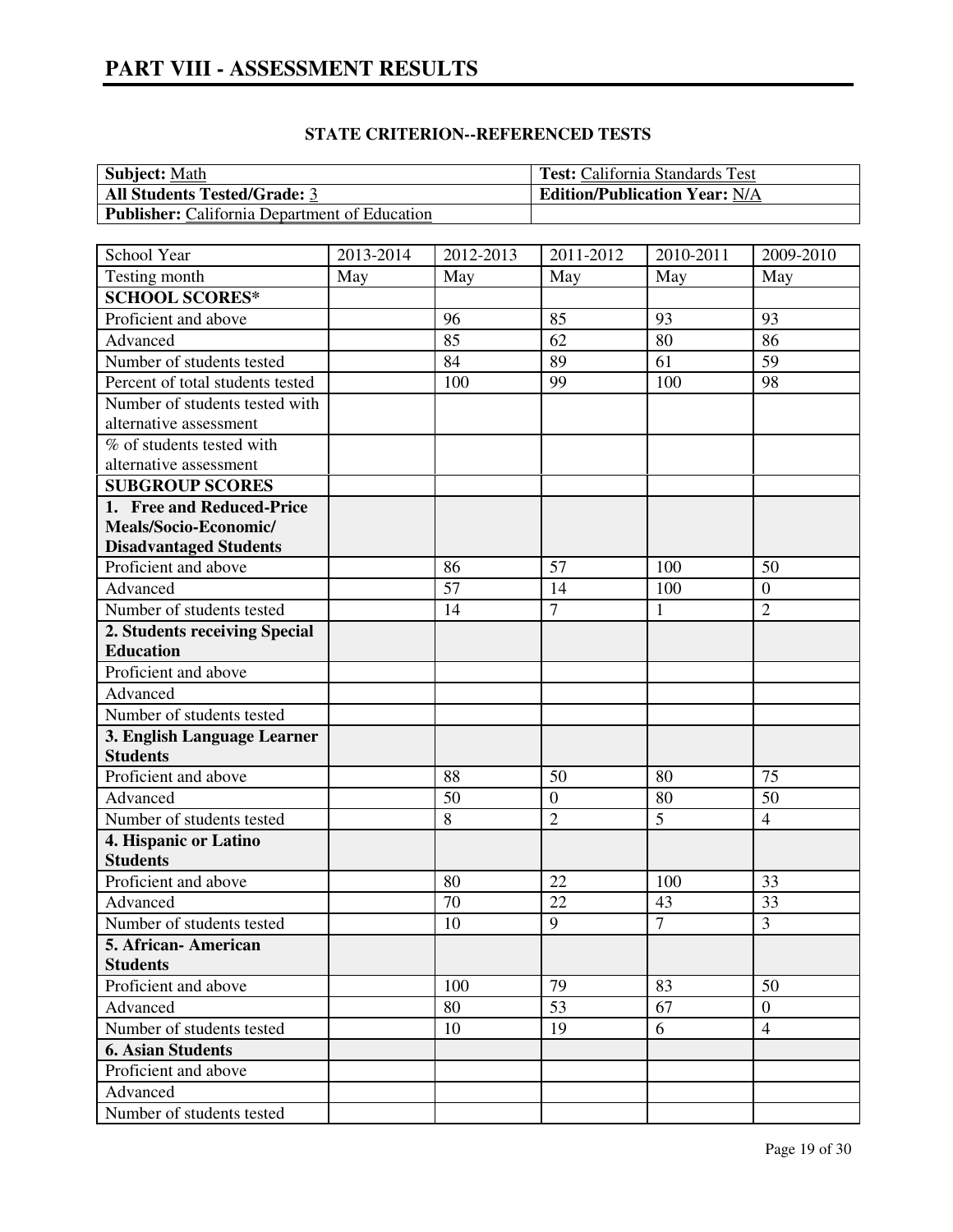| School Year                      | 2013-2014 | 2012-2013 | 2011-2012 | 2010-2011 | 2009-2010 |
|----------------------------------|-----------|-----------|-----------|-----------|-----------|
| 7. American Indian or            |           |           |           |           |           |
| <b>Alaska Native Students</b>    |           |           |           |           |           |
| Proficient and above             |           |           |           |           |           |
| Advanced                         |           |           |           |           |           |
| Number of students tested        |           |           |           |           |           |
| 8. Native Hawaiian or other      |           |           |           |           |           |
| <b>Pacific Islander Students</b> |           |           |           |           |           |
| Proficient and above             |           |           |           |           |           |
| Advanced                         |           |           |           |           |           |
| Number of students tested        |           |           |           |           |           |
| 9. White Students                |           |           |           |           |           |
| Proficient and above             |           | 98        | 96        | 90        | 100       |
| Advanced                         |           | 86        | 73        | 86        | 97        |
| Number of students tested        |           | 51        | 44        | 29        | 35        |
| 10. Two or More Races            |           |           |           |           |           |
| identified Students              |           |           |           |           |           |
| Proficient and above             |           |           |           |           |           |
| Advanced                         |           |           |           |           |           |
| Number of students tested        |           |           |           |           |           |
| 11. Other 1: Other 1             |           |           |           |           |           |
| Proficient and above             |           |           |           |           |           |
| Advanced                         |           |           |           |           |           |
| Number of students tested        |           |           |           |           |           |
| 12. Other 2: Other 2             |           |           |           |           |           |
| Proficient and above             |           |           |           |           |           |
| Advanced                         |           |           |           |           |           |
| Number of students tested        |           |           |           |           |           |
| 13. Other 3: Other 3             |           |           |           |           |           |
| Proficient and above             |           |           |           |           |           |
| Advanced                         |           |           |           |           |           |
| Number of students tested        |           |           |           |           |           |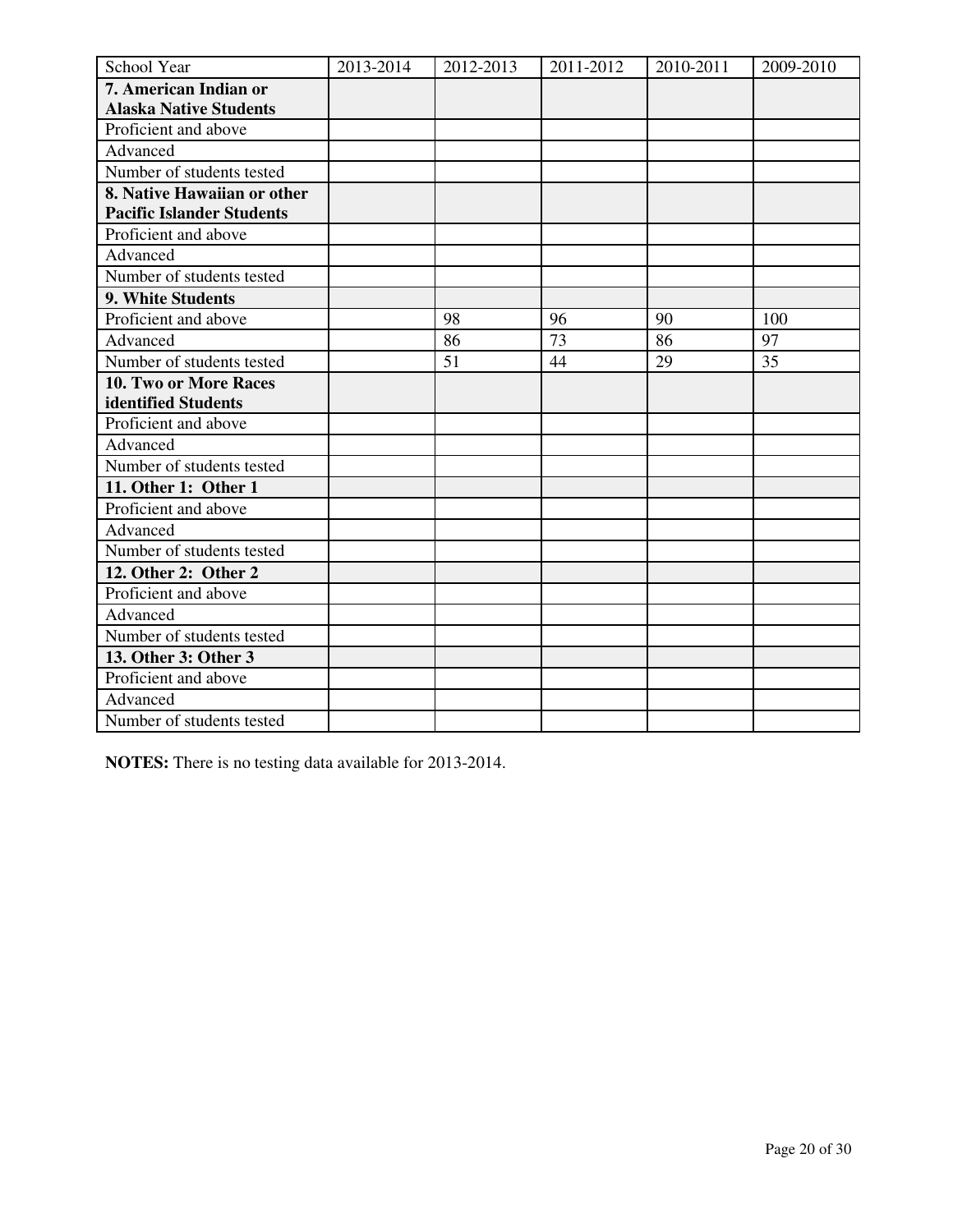| <b>Subject:</b> Math                                 | <b>Test:</b> California Standards Test |
|------------------------------------------------------|----------------------------------------|
| <b>All Students Tested/Grade: 4</b>                  | <b>Edition/Publication Year: N/A</b>   |
| <b>Publisher:</b> California Department of Education |                                        |

| School Year                      | 2013-2014 | 2012-2013      | 2011-2012      | 2010-2011      | 2009-2010      |
|----------------------------------|-----------|----------------|----------------|----------------|----------------|
| Testing month                    | May       | May            | May            | May            | May            |
| <b>SCHOOL SCORES*</b>            |           |                |                |                |                |
| Proficient and above             |           | 89             | 93             | 97             | 96             |
| Advanced                         |           | 66             | 78             | 75             | 80             |
| Number of students tested        |           | 93             | 60             | 60             | 66             |
| Percent of total students tested |           | 100            | 98             | 100            | 100            |
| Number of students tested with   |           |                |                |                |                |
| alternative assessment           |           |                |                |                |                |
| % of students tested with        |           |                |                |                |                |
| alternative assessment           |           |                |                |                |                |
| <b>SUBGROUP SCORES</b>           |           |                |                |                |                |
| 1. Free and Reduced-Price        |           |                |                |                |                |
| Meals/Socio-Economic/            |           |                |                |                |                |
| <b>Disadvantaged Students</b>    |           |                |                |                |                |
| Proficient and above             |           | 60             | 100            | $\overline{0}$ | 100            |
| Advanced                         |           | 30             | 83             | $\overline{0}$ | 43             |
| Number of students tested        |           | 10             | 6              | $\overline{0}$ | $\overline{7}$ |
| 2. Students receiving Special    |           |                |                |                |                |
| <b>Education</b>                 |           |                |                |                |                |
| Proficient and above             |           |                |                |                |                |
| Advanced                         |           |                |                |                |                |
| Number of students tested        |           |                |                |                |                |
| 3. English Language Learner      |           |                |                |                |                |
| <b>Students</b>                  |           |                |                |                |                |
| Proficient and above             |           | 50             | 100            | 100            | 80             |
| Advanced                         |           | 50             | 75             | 50             | 60             |
| Number of students tested        |           | $\overline{2}$ | $\overline{4}$ | $\overline{2}$ | 5              |
| 4. Hispanic or Latino            |           |                |                |                |                |
| <b>Students</b>                  |           |                |                |                |                |
| Proficient and above             |           | 80             | 86             | 50             | 86             |
| Advanced                         |           | 40             | 71             | 50             | 57             |
| Number of students tested        |           | 10             | $\overline{7}$ | $\overline{2}$ | $\overline{7}$ |
| 5. African-American              |           |                |                |                |                |
| <b>Students</b>                  |           |                |                |                |                |
| Proficient and above             |           | 85             | 100            | 67             | 71             |
| Advanced                         |           | 65             | 67             | $\overline{0}$ | 57             |
| Number of students tested        |           | 20             | 6              | $\overline{3}$ | $\overline{7}$ |
| <b>6. Asian Students</b>         |           |                |                |                |                |
| Proficient and above             |           |                |                |                |                |
| Advanced                         |           |                |                |                |                |
| Number of students tested        |           |                |                |                |                |
| 7. American Indian or            |           |                |                |                |                |
| <b>Alaska Native Students</b>    |           |                |                |                |                |
| Proficient and above             |           |                |                |                |                |
| Advanced                         |           |                |                |                |                |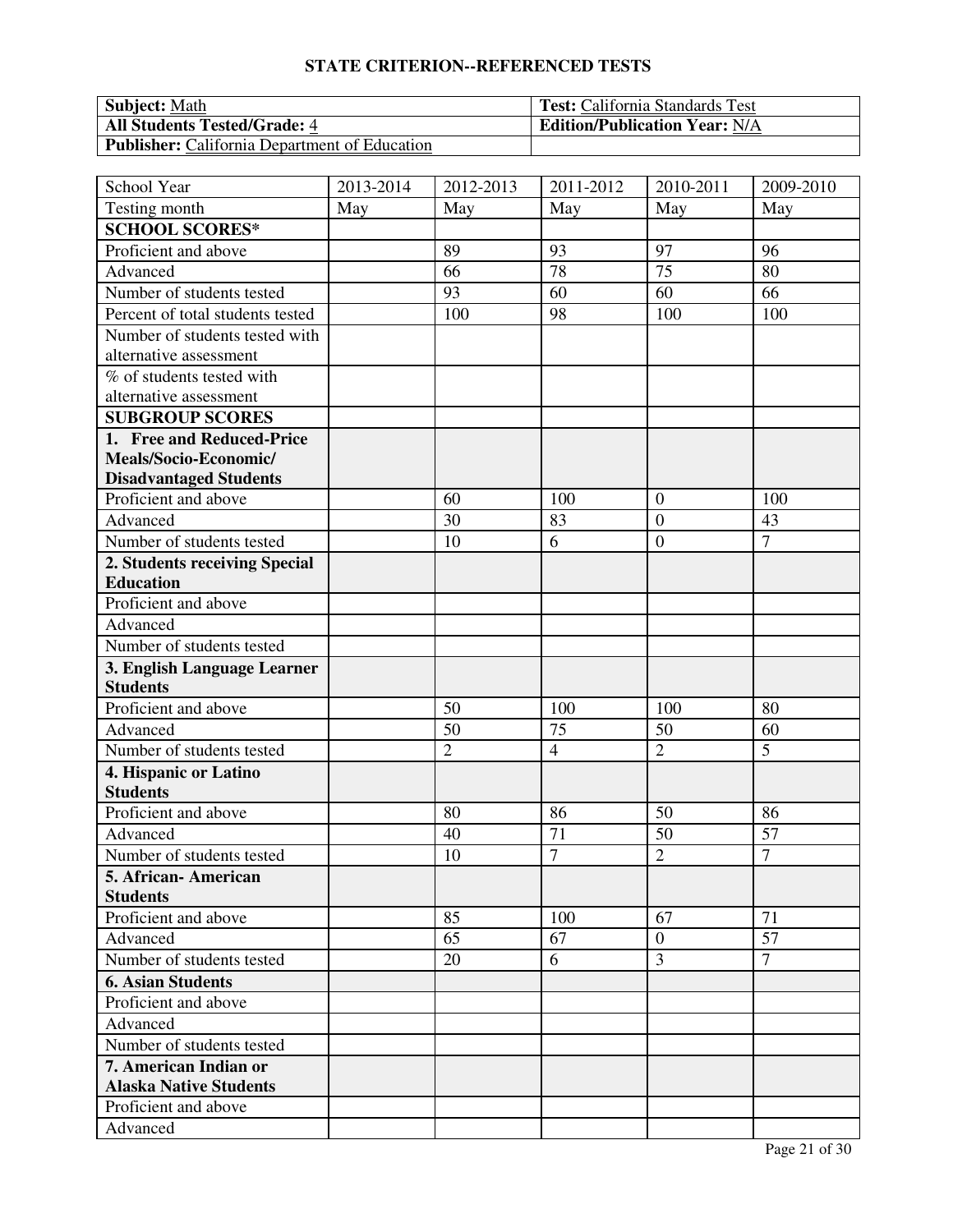| School Year                      | 2013-2014 | 2012-2013 | 2011-2012 | 2010-2011 | 2009-2010 |
|----------------------------------|-----------|-----------|-----------|-----------|-----------|
| Number of students tested        |           |           |           |           |           |
| 8. Native Hawaiian or other      |           |           |           |           |           |
| <b>Pacific Islander Students</b> |           |           |           |           |           |
| Proficient and above             |           |           |           |           |           |
| Advanced                         |           |           |           |           |           |
| Number of students tested        |           |           |           |           |           |
| 9. White Students                |           |           |           |           |           |
| Proficient and above             |           | 91        | 90        | 100       | 100       |
| Advanced                         |           | 74        | 72        | 77        | 94        |
| Number of students tested        |           | 46        | 29        | 35        | 33        |
| <b>10. Two or More Races</b>     |           |           |           |           |           |
| identified Students              |           |           |           |           |           |
| Proficient and above             |           |           |           |           |           |
| Advanced                         |           |           |           |           |           |
| Number of students tested        |           |           |           |           |           |
| 11. Other 1: Other 1             |           |           |           |           |           |
| Proficient and above             |           |           |           |           |           |
| Advanced                         |           |           |           |           |           |
| Number of students tested        |           |           |           |           |           |
| 12. Other 2: Other 2             |           |           |           |           |           |
| Proficient and above             |           |           |           |           |           |
| Advanced                         |           |           |           |           |           |
| Number of students tested        |           |           |           |           |           |
| 13. Other 3: Other 3             |           |           |           |           |           |
| Proficient and above             |           |           |           |           |           |
| Advanced                         |           |           |           |           |           |
| Number of students tested        |           |           |           |           |           |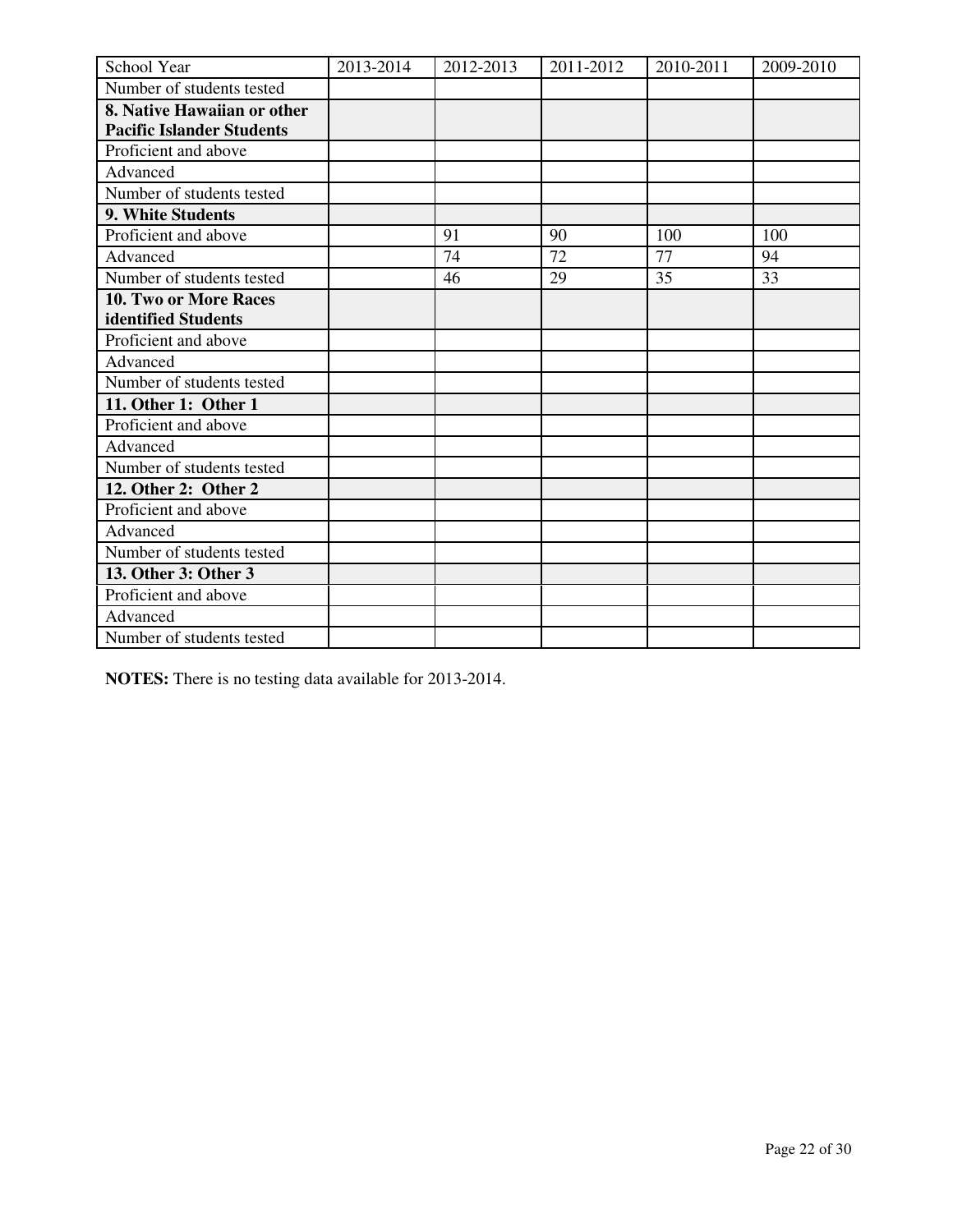| <b>Subject:</b> Math                                 | <b>Test:</b> California Standards Test |
|------------------------------------------------------|----------------------------------------|
| <b>All Students Tested/Grade: 5</b>                  | <b>Edition/Publication Year: N/A</b>   |
| <b>Publisher:</b> California Department of Education |                                        |

| School Year                      | 2013-2014 | 2012-2013       | 2011-2012        | 2010-2011      | 2009-2010       |
|----------------------------------|-----------|-----------------|------------------|----------------|-----------------|
| Testing month                    | May       | May             | May              | May            | May             |
| <b>SCHOOL SCORES*</b>            |           |                 |                  |                |                 |
| Proficient and above             |           | 90              | 93               | 95             | 90              |
| Advanced                         |           | 74              | 80               | 77             | 71              |
| Number of students tested        |           | $\overline{57}$ | 61               | 65             | $\overline{58}$ |
| Percent of total students tested |           | 98              | 98               | 100            | 100             |
| Number of students tested with   |           |                 |                  |                |                 |
| alternative assessment           |           |                 |                  |                |                 |
| % of students tested with        |           |                 |                  |                |                 |
| alternative assessment           |           |                 |                  |                |                 |
| <b>SUBGROUP SCORES</b>           |           |                 |                  |                |                 |
| 1. Free and Reduced-Price        |           |                 |                  |                |                 |
| Meals/Socio-Economic/            |           |                 |                  |                |                 |
| <b>Disadvantaged Students</b>    |           |                 |                  |                |                 |
| Proficient and above             |           | 88              | 67               | 100            | 50              |
| Advanced                         |           | 63              | 33               | 40             | 33              |
| Number of students tested        |           | 8               | $\overline{3}$   | 5              | 6               |
| 2. Students receiving Special    |           |                 |                  |                |                 |
| <b>Education</b>                 |           |                 |                  |                |                 |
| Proficient and above             |           |                 |                  |                |                 |
| Advanced                         |           |                 |                  |                |                 |
| Number of students tested        |           |                 |                  |                |                 |
| 3. English Language Learner      |           |                 |                  |                |                 |
| <b>Students</b>                  |           |                 |                  |                |                 |
| Proficient and above             |           | 100             | 100              | 100            | 100             |
| Advanced                         |           | 50              | 50               | 100            | 75              |
| Number of students tested        |           | $\overline{4}$  | $\overline{2}$   | $\overline{4}$ | $\overline{4}$  |
| 4. Hispanic or Latino            |           |                 |                  |                |                 |
| <b>Students</b>                  |           |                 |                  |                |                 |
| Proficient and above             |           | 83              | 50               | 100            | 67              |
| Advanced                         |           | 83              | 50               | 67             | 50              |
| Number of students tested        |           | 6               | $\overline{2}$   | 6              | 6               |
| 5. African-American              |           |                 |                  |                |                 |
| <b>Students</b>                  |           |                 |                  |                |                 |
| Proficient and above             |           | 83              | 67               | 83             | 70              |
| Advanced                         |           | 67              | $\boldsymbol{0}$ | 50             | 50              |
| Number of students tested        |           | 6               | 3                | 6              | 10              |
| <b>6. Asian Students</b>         |           |                 |                  |                |                 |
| Proficient and above             |           |                 |                  |                |                 |
| Advanced                         |           |                 |                  |                |                 |
| Number of students tested        |           |                 |                  |                |                 |
| 7. American Indian or            |           |                 |                  |                |                 |
| <b>Alaska Native Students</b>    |           |                 |                  |                |                 |
| Proficient and above             |           |                 |                  |                |                 |
| Advanced                         |           |                 |                  |                |                 |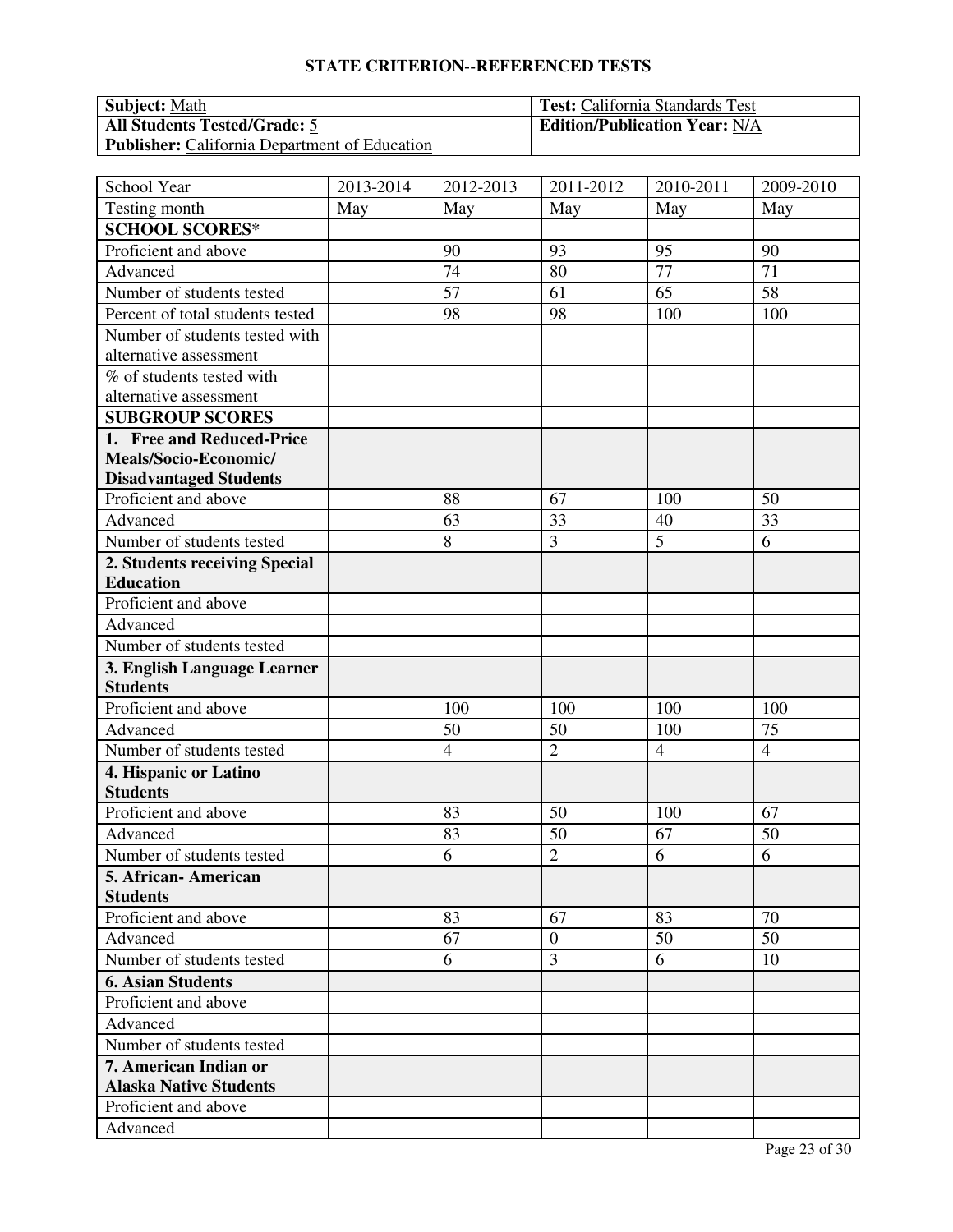| School Year                      | 2013-2014 | 2012-2013 | 2011-2012 | 2010-2011 | 2009-2010 |
|----------------------------------|-----------|-----------|-----------|-----------|-----------|
| Number of students tested        |           |           |           |           |           |
| 8. Native Hawaiian or other      |           |           |           |           |           |
| <b>Pacific Islander Students</b> |           |           |           |           |           |
| Proficient and above             |           |           |           |           |           |
| Advanced                         |           |           |           |           |           |
| Number of students tested        |           |           |           |           |           |
| 9. White Students                |           |           |           |           |           |
| Proficient and above             |           | 86        | 95        | 100       | 96        |
| Advanced                         |           | 72        | 87        | 89        | 85        |
| Number of students tested        |           | 29        | 38        | 35        | 27        |
| 10. Two or More Races            |           |           |           |           |           |
| identified Students              |           |           |           |           |           |
| Proficient and above             |           |           |           |           |           |
| Advanced                         |           |           |           |           |           |
| Number of students tested        |           |           |           |           |           |
| 11. Other 1: Other 1             |           |           |           |           |           |
| Proficient and above             |           |           |           |           |           |
| Advanced                         |           |           |           |           |           |
| Number of students tested        |           |           |           |           |           |
| 12. Other 2: Other 2             |           |           |           |           |           |
| Proficient and above             |           |           |           |           |           |
| Advanced                         |           |           |           |           |           |
| Number of students tested        |           |           |           |           |           |
| 13. Other 3: Other 3             |           |           |           |           |           |
| Proficient and above             |           |           |           |           |           |
| Advanced                         |           |           |           |           |           |
| Number of students tested        |           |           |           |           |           |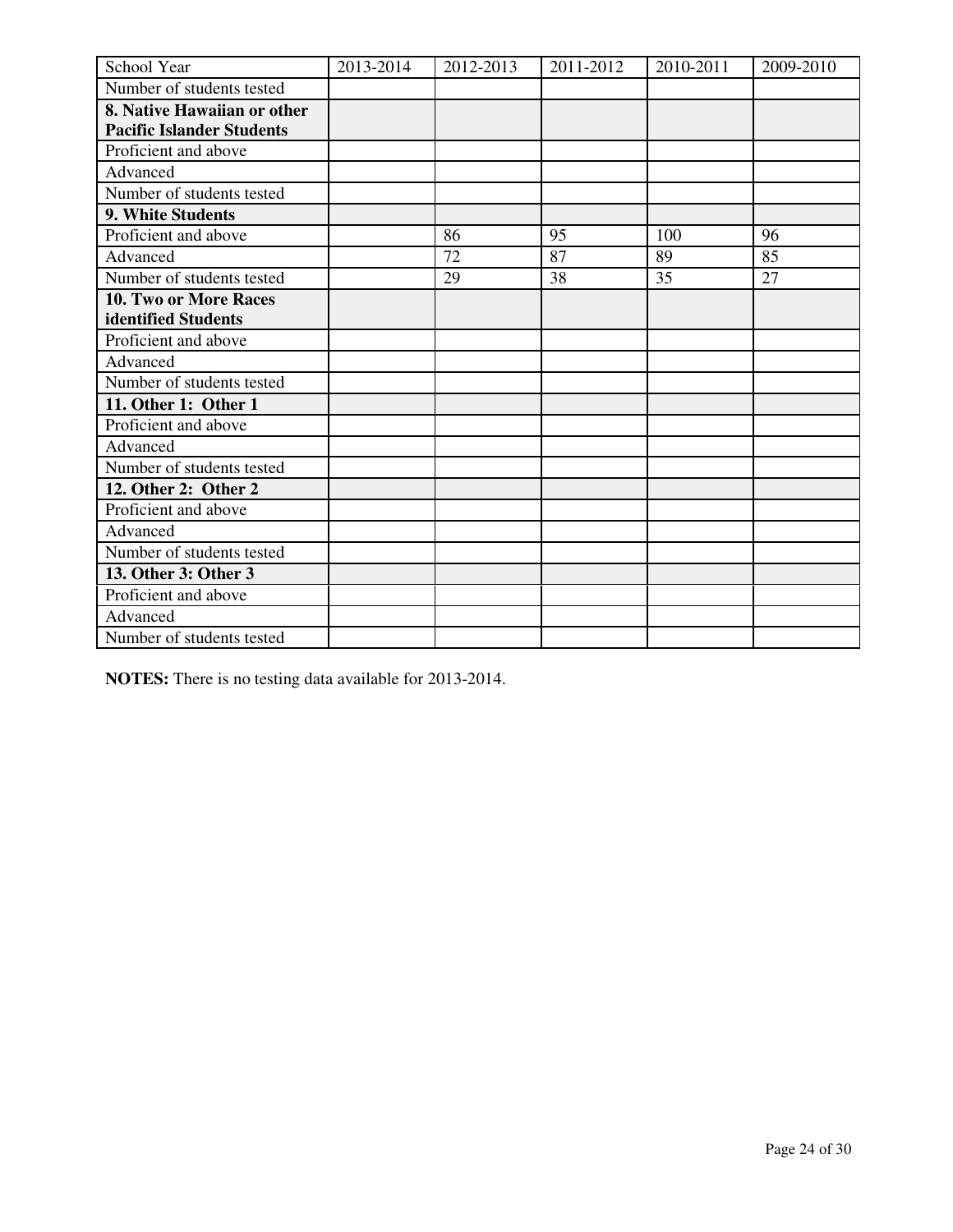| <b>Subject:</b> Reading/ELA                          | <b>Test:</b> California Standards Test |
|------------------------------------------------------|----------------------------------------|
| <b>All Students Tested/Grade: 3</b>                  | <b>Edition/Publication Year: N/A</b>   |
| <b>Publisher:</b> California Department of Education |                                        |

| School Year                      | 2013-2014 | $\overline{20}$ 12-2013 | 2011-2012        | $\overline{20}10 - 2011$ | 2009-2010        |
|----------------------------------|-----------|-------------------------|------------------|--------------------------|------------------|
| Testing month                    | May       | May                     | May              | May                      | May              |
| <b>SCHOOL SCORES*</b>            |           |                         |                  |                          |                  |
| Proficient and above             |           | 91                      | 81               | 89                       | 85               |
| Advanced                         |           | 57                      | 55               | 49                       | 54               |
| Number of students tested        |           | 84                      | 89               | 61                       | 59               |
| Percent of total students tested |           | 100                     | 99               | 100                      | 98               |
| Number of students tested with   |           |                         |                  |                          |                  |
| alternative assessment           |           |                         |                  |                          |                  |
| % of students tested with        |           |                         |                  |                          |                  |
| alternative assessment           |           |                         |                  |                          |                  |
| <b>SUBGROUP SCORES</b>           |           |                         |                  |                          |                  |
| 1. Free and Reduced-Price        |           |                         |                  |                          |                  |
| Meals/Socio-Economic/            |           |                         |                  |                          |                  |
| <b>Disadvantaged Students</b>    |           |                         |                  |                          |                  |
| Proficient and above             |           | 57                      | 43               | 100                      | $\overline{0}$   |
| Advanced                         |           | 14                      | $\overline{0}$   | 100                      | $\boldsymbol{0}$ |
| Number of students tested        |           | 14                      | $\overline{7}$   | 1                        | $\overline{2}$   |
| 2. Students receiving Special    |           |                         |                  |                          |                  |
| <b>Education</b>                 |           |                         |                  |                          |                  |
| Proficient and above             |           |                         |                  |                          |                  |
| Advanced                         |           |                         |                  |                          |                  |
| Number of students tested        |           |                         |                  |                          |                  |
| 3. English Language Learner      |           |                         |                  |                          |                  |
| <b>Students</b>                  |           |                         |                  |                          |                  |
| Proficient and above             |           | 63                      | $\mathbf{0}$     | 60                       | 50               |
| Advanced                         |           | 25                      | $\boldsymbol{0}$ | 20                       | 25               |
| Number of students tested        |           | 8                       | $\overline{2}$   | 5                        | $\overline{4}$   |
| 4. Hispanic or Latino            |           |                         |                  |                          |                  |
| <b>Students</b>                  |           |                         |                  |                          |                  |
| Proficient and above             |           | 80                      | 56               | 57                       | 33               |
| Advanced                         |           | 40                      | 33               | 29                       | 33               |
| Number of students tested        |           | 10                      | 9                | $\overline{7}$           | 3                |
| 5. African- American             |           |                         |                  |                          |                  |
| <b>Students</b>                  |           |                         |                  |                          |                  |
| Proficient and above             |           | 80                      | 79               | 83                       | 50               |
| Advanced                         |           | 40                      | 42               | 17                       | $\overline{0}$   |
| Number of students tested        |           | 10                      | 19               | 6                        | $\overline{4}$   |
| <b>6. Asian Students</b>         |           |                         |                  |                          |                  |
| Proficient and above             |           |                         |                  |                          |                  |
| Advanced                         |           |                         |                  |                          |                  |
| Number of students tested        |           |                         |                  |                          |                  |
| 7. American Indian or            |           |                         |                  |                          |                  |
| <b>Alaska Native Students</b>    |           |                         |                  |                          |                  |
| Proficient and above             |           |                         |                  |                          |                  |
| Advanced                         |           |                         |                  |                          |                  |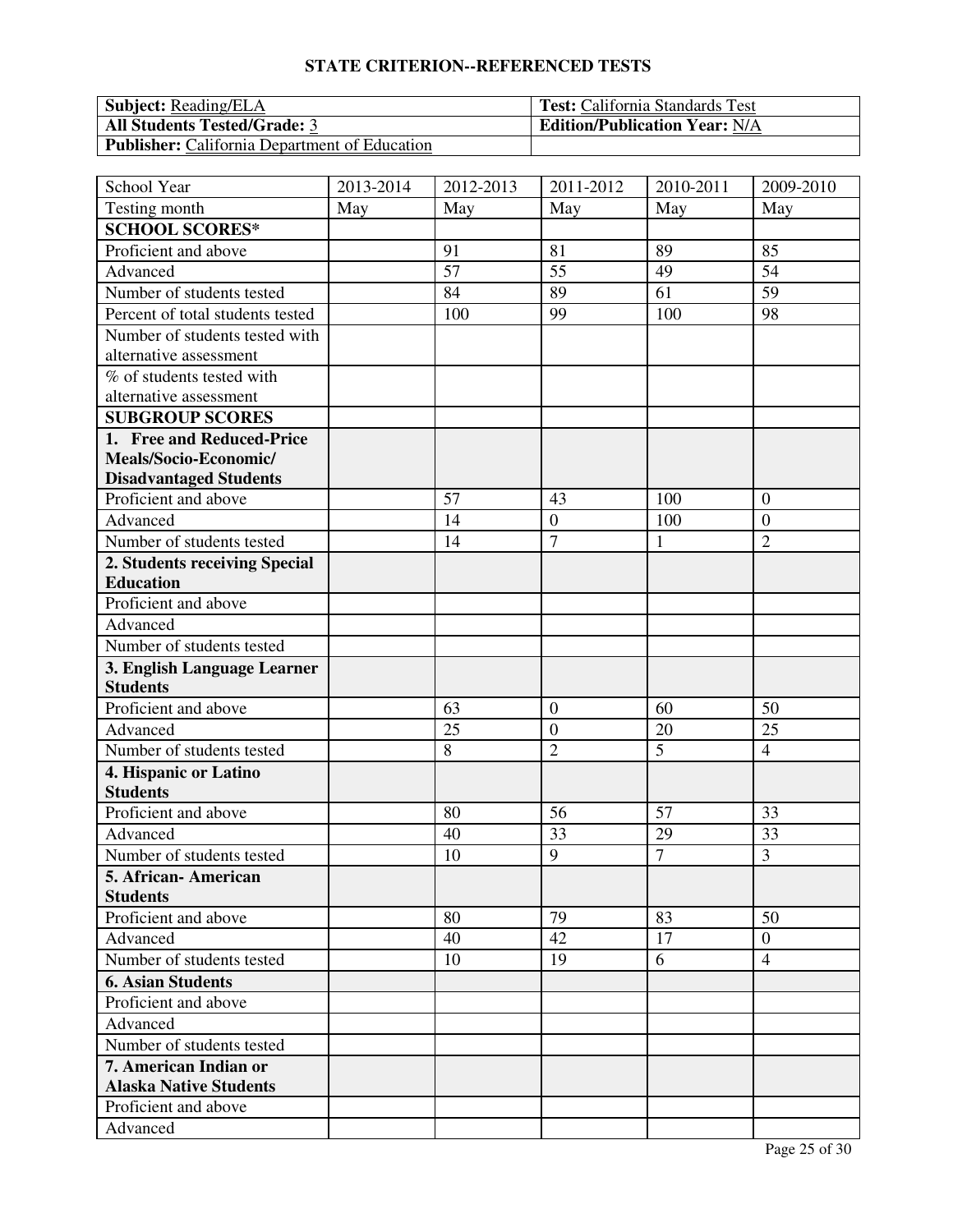| School Year                      | 2013-2014 | 2012-2013 | 2011-2012 | 2010-2011 | 2009-2010 |
|----------------------------------|-----------|-----------|-----------|-----------|-----------|
| Number of students tested        |           |           |           |           |           |
| 8. Native Hawaiian or other      |           |           |           |           |           |
| <b>Pacific Islander Students</b> |           |           |           |           |           |
| Proficient and above             |           |           |           |           |           |
| Advanced                         |           |           |           |           |           |
| Number of students tested        |           |           |           |           |           |
| 9. White Students                |           |           |           |           |           |
| Proficient and above             |           | 94        | 91        | 93        | 94        |
| Advanced                         |           | 65        | 68        | 55        | 60        |
| Number of students tested        |           | 51        | 44        | 29        | 35        |
| 10. Two or More Races            |           |           |           |           |           |
| identified Students              |           |           |           |           |           |
| Proficient and above             |           |           |           |           |           |
| Advanced                         |           |           |           |           |           |
| Number of students tested        |           |           |           |           |           |
| 11. Other 1: Other 1             |           |           |           |           |           |
| Proficient and above             |           |           |           |           |           |
| Advanced                         |           |           |           |           |           |
| Number of students tested        |           |           |           |           |           |
| 12. Other 2: Other 2             |           |           |           |           |           |
| Proficient and above             |           |           |           |           |           |
| Advanced                         |           |           |           |           |           |
| Number of students tested        |           |           |           |           |           |
| 13. Other 3: Other 3             |           |           |           |           |           |
| Proficient and above             |           |           |           |           |           |
| Advanced                         |           |           |           |           |           |
| Number of students tested        |           |           |           |           |           |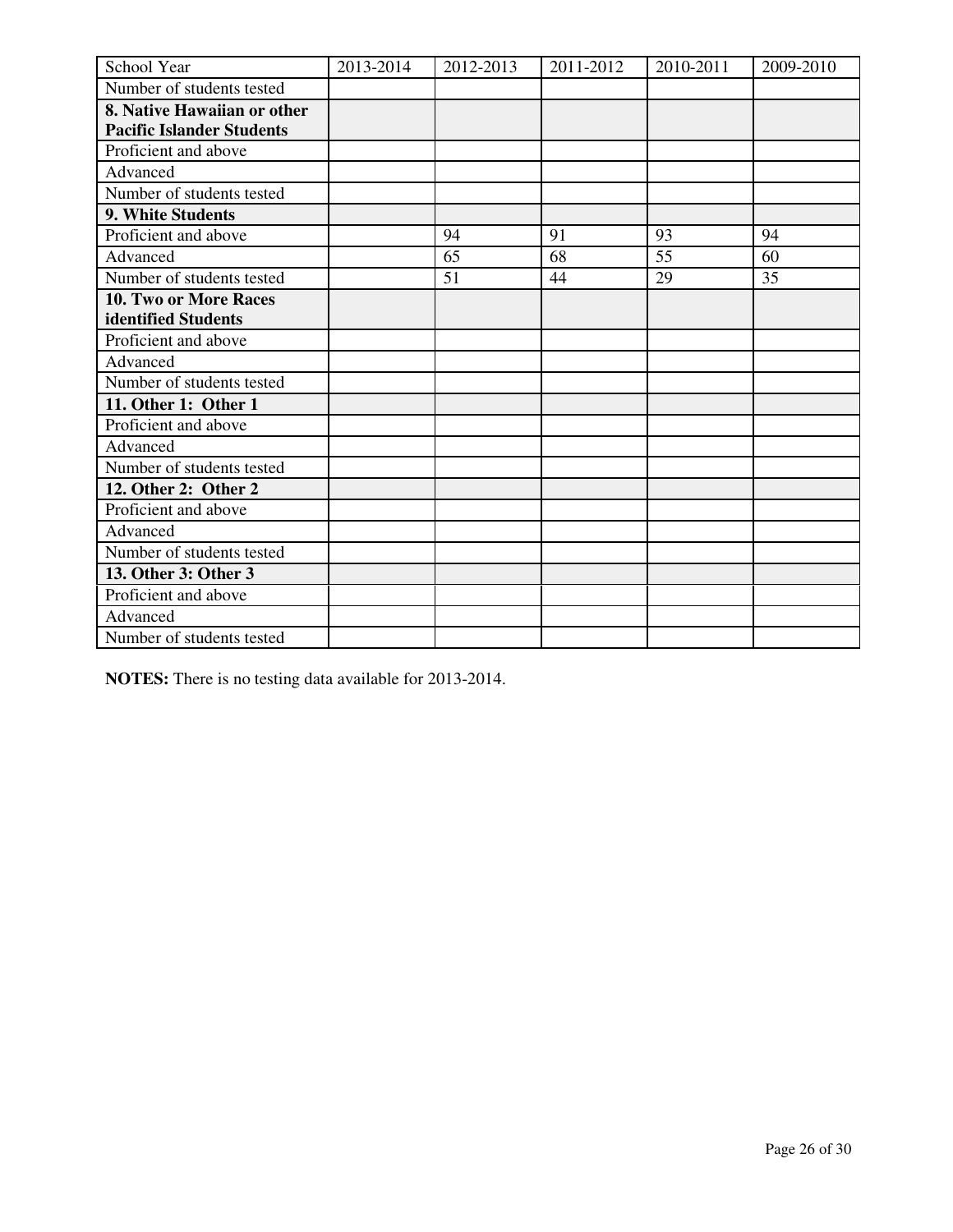| <b>Subject:</b> Reading/ELA                          | <b>Test:</b> California Standards Test |
|------------------------------------------------------|----------------------------------------|
| <b>All Students Tested/Grade: 4</b>                  | <b>Edition/Publication Year: N/A</b>   |
| <b>Publisher:</b> California Department of Education |                                        |

| School Year                      | 2013-2014 | 2012-2013      | 2011-2012      | 2010-2011        | 2009-2010      |
|----------------------------------|-----------|----------------|----------------|------------------|----------------|
| Testing month                    | May       | May            | May            | May              | May            |
| <b>SCHOOL SCORES*</b>            |           |                |                |                  |                |
| Proficient and above             |           | 86             | 100            | 93               | 99             |
| Advanced                         |           | 60             | 85             | 78               | 79             |
| Number of students tested        |           | 93             | 60             | 60               | 65             |
| Percent of total students tested |           | 100            | 98             | 100              | 98             |
| Number of students tested with   |           |                |                |                  |                |
| alternative assessment           |           |                |                |                  |                |
| % of students tested with        |           |                |                |                  |                |
| alternative assessment           |           |                |                |                  |                |
| <b>SUBGROUP SCORES</b>           |           |                |                |                  |                |
| 1. Free and Reduced-Price        |           |                |                |                  |                |
| Meals/Socio-Economic/            |           |                |                |                  |                |
| <b>Disadvantaged Students</b>    |           |                |                |                  |                |
| Proficient and above             |           | 80             | 100            | $\overline{0}$   | 100            |
| Advanced                         |           | 20             | 83             | $\overline{0}$   | 43             |
| Number of students tested        |           | 10             | 6              | $\overline{0}$   | $\overline{7}$ |
| 2. Students receiving Special    |           |                |                |                  |                |
| <b>Education</b>                 |           |                |                |                  |                |
| Proficient and above             |           |                |                |                  |                |
| Advanced                         |           |                |                |                  |                |
| Number of students tested        |           |                |                |                  |                |
| 3. English Language Learner      |           |                |                |                  |                |
| <b>Students</b>                  |           |                |                |                  |                |
| Proficient and above             |           | 50             | 100            | 100              | 100            |
| Advanced                         |           | 50             | 75             | $\boldsymbol{0}$ | 75             |
| Number of students tested        |           | $\overline{2}$ | $\overline{4}$ | $\overline{2}$   | $\overline{4}$ |
| 4. Hispanic or Latino            |           |                |                |                  |                |
| <b>Students</b>                  |           |                |                |                  |                |
| Proficient and above             |           | 70             | 100            | 50               | 100            |
| Advanced                         |           | 30             | 71             | 50               | 83             |
| Number of students tested        |           | 10             | $\overline{7}$ | $\overline{2}$   | 6              |
| 5. African-American              |           |                |                |                  |                |
| <b>Students</b>                  |           |                |                |                  |                |
| Proficient and above             |           | 85             | 100            | 100              | 86             |
| Advanced                         |           | 40             | 83             | 33               | 14             |
| Number of students tested        |           | 20             | 6              | $\overline{3}$   | $\overline{7}$ |
| <b>6. Asian Students</b>         |           |                |                |                  |                |
| Proficient and above             |           |                |                |                  |                |
| Advanced                         |           |                |                |                  |                |
| Number of students tested        |           |                |                |                  |                |
| 7. American Indian or            |           |                |                |                  |                |
| <b>Alaska Native Students</b>    |           |                |                |                  |                |
| Proficient and above             |           |                |                |                  |                |
| Advanced                         |           |                |                |                  |                |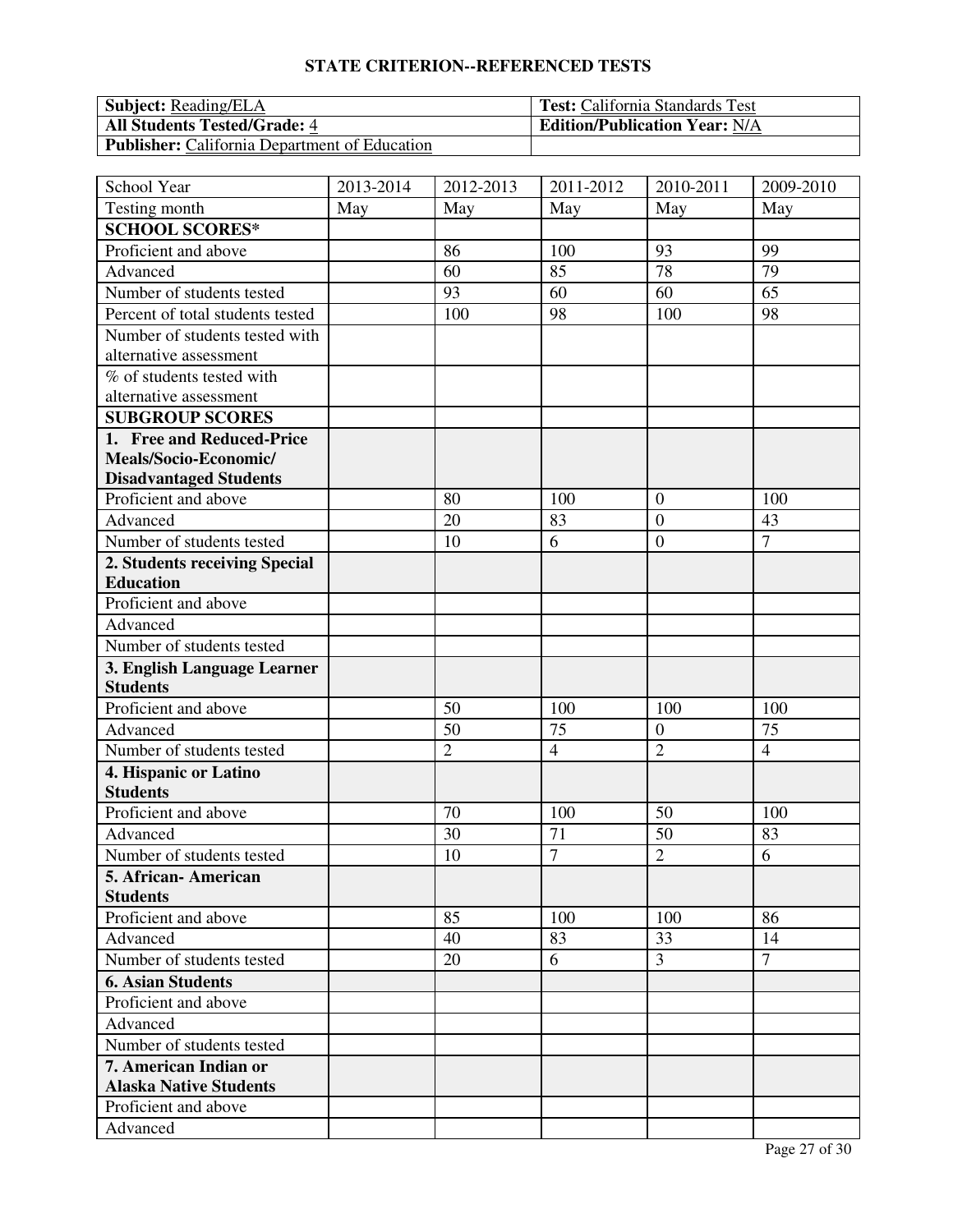| School Year                      | 2013-2014 | 2012-2013 | 2011-2012 | 2010-2011 | 2009-2010 |
|----------------------------------|-----------|-----------|-----------|-----------|-----------|
| Number of students tested        |           |           |           |           |           |
| 8. Native Hawaiian or other      |           |           |           |           |           |
| <b>Pacific Islander Students</b> |           |           |           |           |           |
| Proficient and above             |           |           |           |           |           |
| Advanced                         |           |           |           |           |           |
| Number of students tested        |           |           |           |           |           |
| 9. White Students                |           |           |           |           |           |
| Proficient and above             |           | 87        | 100       | 94        | 100       |
| Advanced                         |           | 67        | 86        | 83        | 94        |
| Number of students tested        |           | 46        | 29        | 35        | 33        |
| <b>10. Two or More Races</b>     |           |           |           |           |           |
| identified Students              |           |           |           |           |           |
| Proficient and above             |           |           |           |           |           |
| Advanced                         |           |           |           |           |           |
| Number of students tested        |           |           |           |           |           |
| 11. Other 1: Other 1             |           |           |           |           |           |
| Proficient and above             |           |           |           |           |           |
| Advanced                         |           |           |           |           |           |
| Number of students tested        |           |           |           |           |           |
| 12. Other 2: Other 2             |           |           |           |           |           |
| Proficient and above             |           |           |           |           |           |
| Advanced                         |           |           |           |           |           |
| Number of students tested        |           |           |           |           |           |
| 13. Other 3: Other 3             |           |           |           |           |           |
| Proficient and above             |           |           |           |           |           |
| Advanced                         |           |           |           |           |           |
| Number of students tested        |           |           |           |           |           |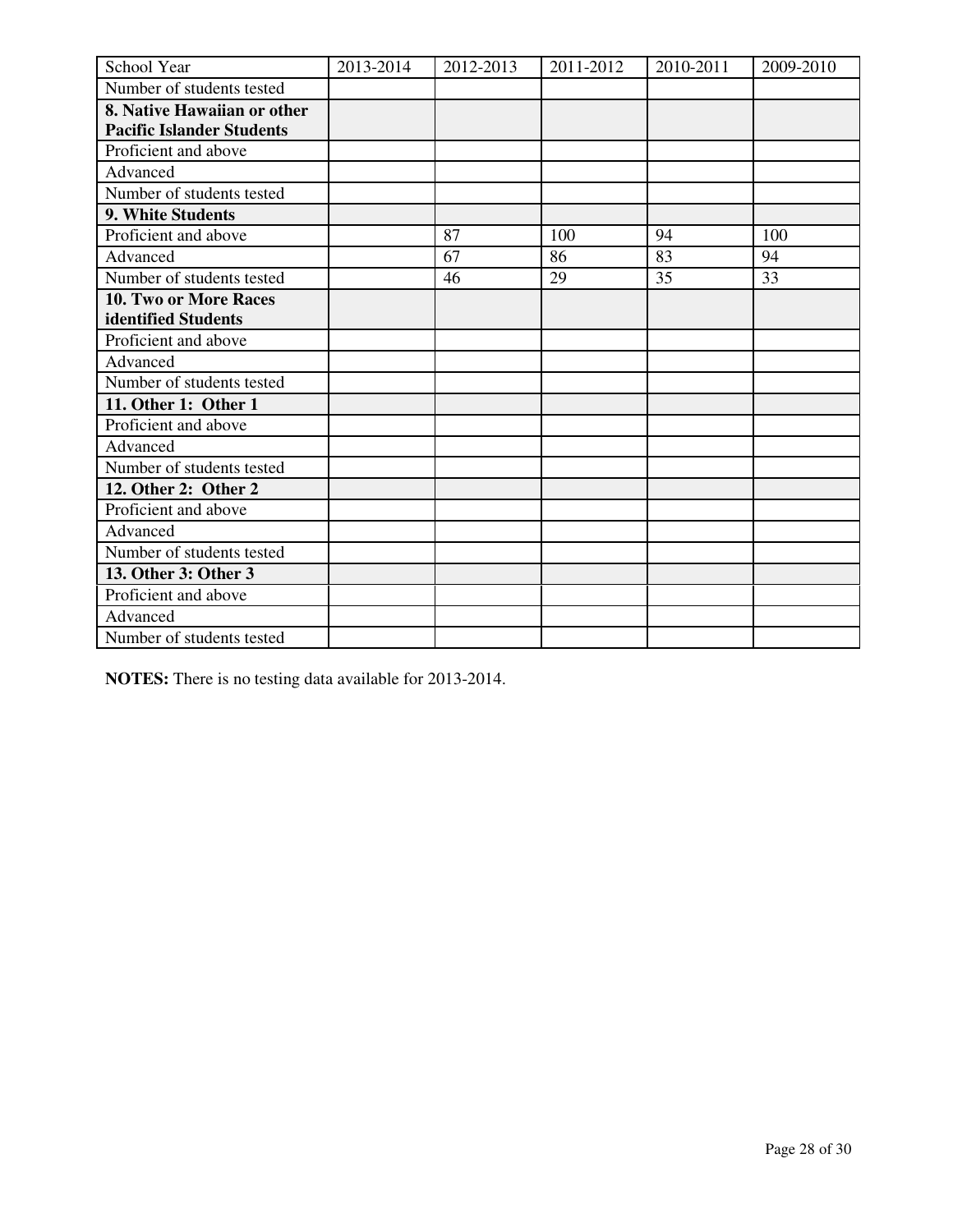| <b>Subject:</b> Reading/ELA                          | <b>Test:</b> California Standards Test |
|------------------------------------------------------|----------------------------------------|
| <b>All Students Tested/Grade: 5</b>                  | <b>Edition/Publication Year: N/A</b>   |
| <b>Publisher:</b> California Department of Education |                                        |

| School Year                      | 2013-2014 | 2012-2013      | 2011-2012        | 2010-2011      | 2009-2010      |
|----------------------------------|-----------|----------------|------------------|----------------|----------------|
| Testing month                    | May       | May            | May              | May            | May            |
| <b>SCHOOL SCORES*</b>            |           |                |                  |                |                |
| Proficient and above             |           | 95             | 95               | 100            | 90             |
| Advanced                         |           | 67             | 77               | 86             | 69             |
| Number of students tested        |           | 57             | 61               | 65             | 58             |
| Percent of total students tested |           | 98             | 98               | 100            | 100            |
| Number of students tested with   |           |                |                  |                |                |
| alternative assessment           |           |                |                  |                |                |
| % of students tested with        |           |                |                  |                |                |
| alternative assessment           |           |                |                  |                |                |
| <b>SUBGROUP SCORES</b>           |           |                |                  |                |                |
| 1. Free and Reduced-Price        |           |                |                  |                |                |
| Meals/Socio-Economic/            |           |                |                  |                |                |
| <b>Disadvantaged Students</b>    |           |                |                  |                |                |
| Proficient and above             |           | 88             | 67               | 100            | 83             |
| Advanced                         |           | 50             | $\boldsymbol{0}$ | 80             | 50             |
| Number of students tested        |           | 8              | 3                | 5              | 6              |
| 2. Students receiving Special    |           |                |                  |                |                |
| <b>Education</b>                 |           |                |                  |                |                |
| Proficient and above             |           |                |                  |                |                |
| Advanced                         |           |                |                  |                |                |
| Number of students tested        |           |                |                  |                |                |
| 3. English Language Learner      |           |                |                  |                |                |
| <b>Students</b>                  |           |                |                  |                |                |
| Proficient and above             |           | 75             | 100              | 100            | 100            |
| Advanced                         |           | 75             | $\boldsymbol{0}$ | 100            | 75             |
| Number of students tested        |           | $\overline{4}$ | $\overline{2}$   | $\overline{4}$ | $\overline{4}$ |
| 4. Hispanic or Latino            |           |                |                  |                |                |
| <b>Students</b>                  |           |                |                  |                |                |
| Proficient and above             |           | 100            | 50               | 100            | 83             |
| Advanced                         |           | 33             | 50               | 83             | 17             |
| Number of students tested        |           | 6              | $\overline{2}$   | 6              | 6              |
| 5. African-American              |           |                |                  |                |                |
| <b>Students</b>                  |           |                |                  |                |                |
| Proficient and above             |           | 100            | 67               | 100            | 70             |
| Advanced                         |           | 67             | $\overline{0}$   | 83             | 60             |
| Number of students tested        |           | 6              | 3                | 6              | 10             |
| <b>6. Asian Students</b>         |           |                |                  |                |                |
| Proficient and above             |           |                |                  |                |                |
| Advanced                         |           |                |                  |                |                |
| Number of students tested        |           |                |                  |                |                |
| 7. American Indian or            |           |                |                  |                |                |
| <b>Alaska Native Students</b>    |           |                |                  |                |                |
| Proficient and above             |           |                |                  |                |                |
| Advanced                         |           |                |                  |                |                |